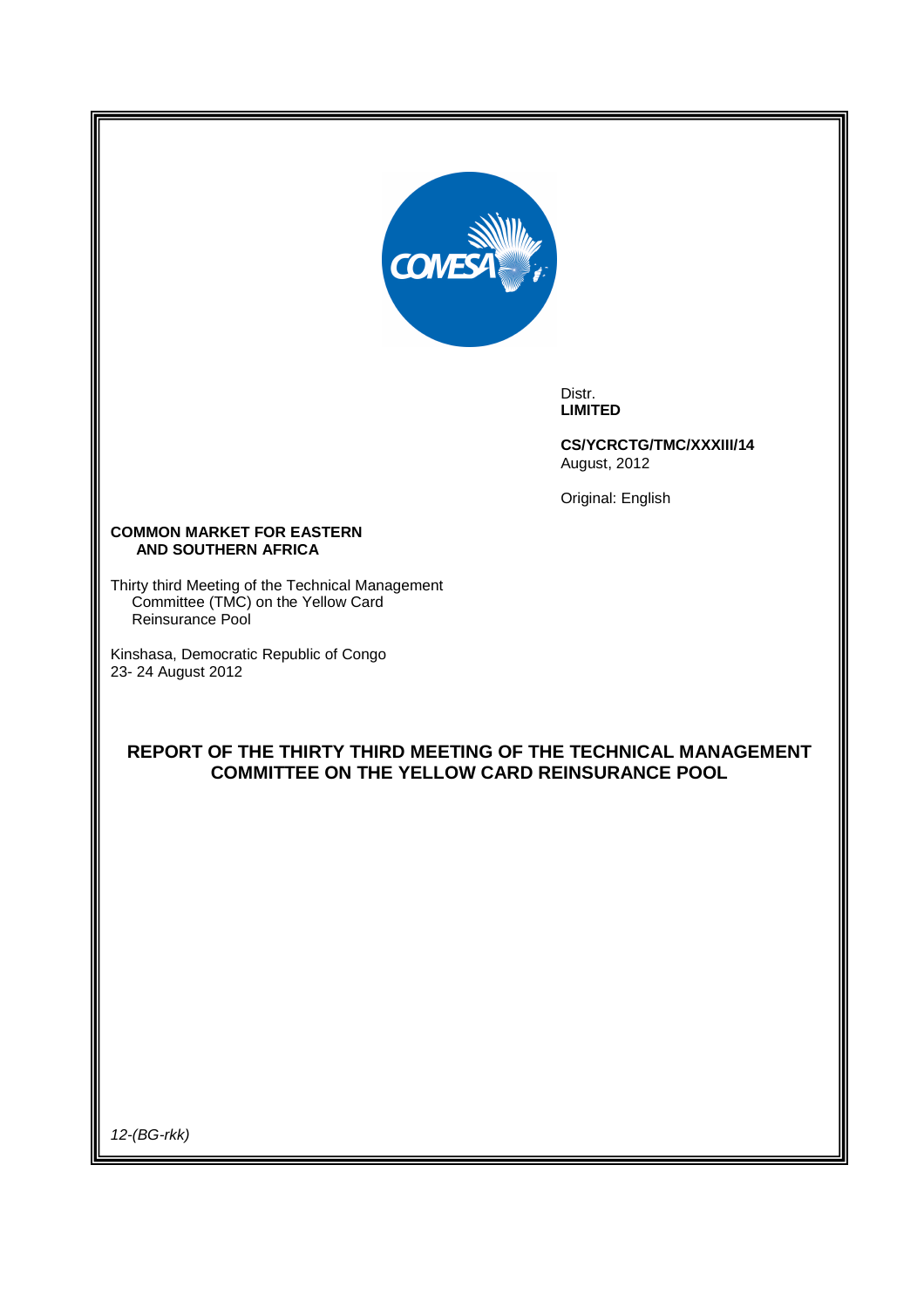# **A. INTRODUCTION**

1. The Thirty Third Meeting of the Technical Management Committee (TMC) of the Yellow Card Reinsurance Pool was held in Kinshasa, Democratic Republic of Congo from the 23<sup>rd</sup> to 24<sup>th</sup> of August 2012, at Hotel Memling.

# **B. ATTENDANCE, OPENING OF THE MEETING, ADOPTION OF THE AGENDA AND ORGANISATION OF WORK**

# **Attendance**

2. Members of the Technical Management Committee (TMC) from DR Congo, Ethiopia, Rwanda, Tanzania and Zambia attended the meeting , Kenya as Chairperson of the Council of Bureaux, the Pool Manager: PTA Reinsurance Company (ZEP-Re) and the COMESA Secretariat also attended the meeting as ex-officio members while the National Bureaux of Zimbabwe attended as observers. The list of participants is attached to this report as Annex I.

# **Opening of the Meeting (Agenda item 1)**

3. The Chairperson of the Council of Bureaux on the Yellow Card Scheme, Mr. Linus Kowiti, Assistant Manager, Local Business Unit at Kenya Reinsurance Corporation Ltd, welcomed the members of the TMC to the Thirty third Meeting of the Technical Management Committee (TMC) of the Reinsurance Pool of the Yellow Card scheme. He then called upon the Guest of Honour to make an opening statement.

4. Mr. Dismas Magbegu, the Vice Minister of International and Regional Cooperation of the Government of the Democratic Republic of Congo (DRC) officially open the meeting. In his opening remarks he welcomed all delegates to DR Congo and wished them a pleasant stay in Kinshasa .The Vice Minister expressed his gratitude for the honour given to DR Congo to host the Committee meeting at a time when the Yellow Card Scheme was developing further against all the challenges and thanked the Technical Committee members and the Secretariat for the trust they had shown in the Capacity of the National Bureau of DR Congo to host the Meeting.

5. Mr Dismas Magbegu pointed out some of challenges faced in the operations of the Yellow Card Scheme in the country and called upon the meeting to deliberate on the issues and come up with recommendations and solutions to address them.

6. Mr. Berhane Giday, Chief Programme Officer from the COMESA Secretariat, also welcomed the participants to the Thirty third Meeting of the TMC. The Chief Programme Officer pointed out that the Yellow Card Scheme had grown two-fold during the last four years and contributed significantly in reducing delays and minimizing costs in cross-border transport. He informed the meeting that the scheme had saved time and money for transporters and the business communities, who had passed on the benefits to producers and consumers in the region. He pointed out some of the challenges faced in the operations of the scheme and requested the TMC to deliberate on the agenda items before the meeting and make recommendations to resolve the issues.

7. Mr Nsiensi Mayala, the representative of the Madam Managing Director of SONAS also made a statement on her behalf and welcomed all delegates to DR Congo.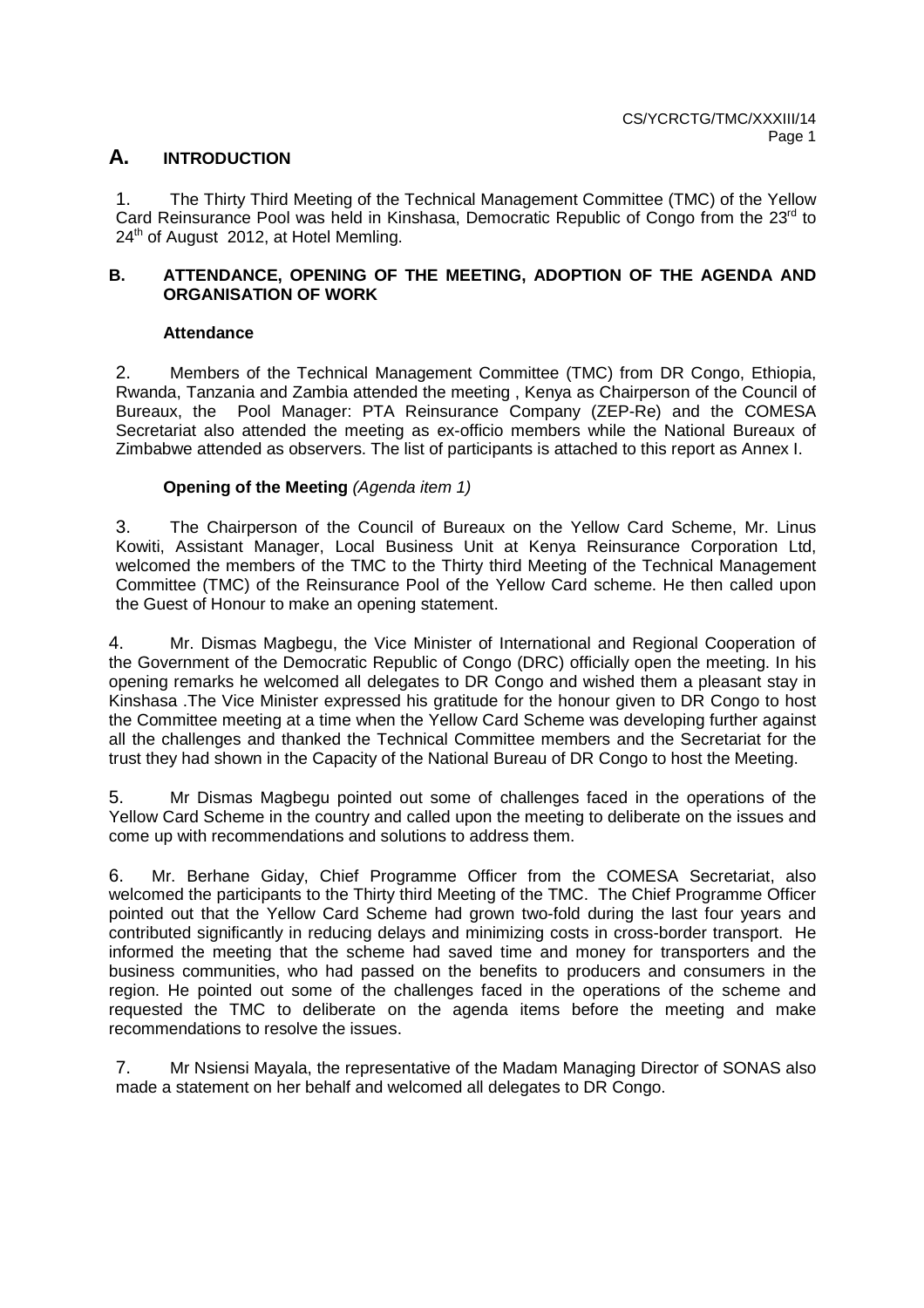8. On behalf of the delegates, the representative from the National Bureau of Tanzania, Mrs. Immaculate Jerome Morro, of National Insurance Corporation of Tanzania (NIC) gave a vote of thanks on behalf of the participants. In doing so, she thanked the Guest of Honour, Mr Dismas Magbegu, the Vice Minister of International and Regional Cooperation of the Government of the Democratic Republic of Congo (DRC) and assured him that the meeting would deliberate on all the issues to be tabled to the meeting and come up with solutions to address them. Finally, she thanked SONAS for the warm welcome and for the excellent facilities made available to the delegates.

# **In Memoriam**

9. Following the opening of the meeting, the TMC observed a minute of silence in remembrance of the later Mr. Abraham Nduna, who was the Senior Insurance Expert of the Yellow Card Scheme of the Council of Bureaux, who passed away on 25<sup>th</sup> May 2012 at a hospital in Harare, Zimbabwe. The meeting then expressed its condolences to the bereaved family as a whole.

10. On the same report, the TMC received the news on the successful operation of Mrs. Brenda Chizyuka, the Administrative Assistance, she had in April 2012 in India. The TMC wished her a speedy recovery.

# **Adoption of the Agenda and Organisation of Work** (Agenda item 2)

- 11. The meeting adopted the following agenda with amendments:
	- 1. Opening of the Meeting
	- 2. Adoption of the Agenda and Organization of Work
	- 3. Progress Report on the implementation of recommendations of the TMC AND decisions of the Council of Bureaux of the Yellow Card scheme
	- 4. Progress Report of the Pool Managers on the Operations of the COMESA Yellow Card Reinsurance Pool
	- 5. Reinsurance Pool Financial Highlights as at  $30<sup>th</sup>$  July 2012
	- 6. Pool Manager's Report and Financial Statement, year ended 31<sup>st</sup> December 2011
	- 7. Report on the high exchange losses sustained in the operations of the Yellow Card Reinsurance Pool
	- 8. Proposed advance of US\$1 million to the RCTG Pool
	- 9. Proposal to add new Banks to the Pool 's Banks Panel
	- 10. Progress report on the Congo DR, Uvira / Sange claim
	- 11. Progress report on the measures put in place by the National Bureau of Tanzania in addressing the issues of Yellow Card forgery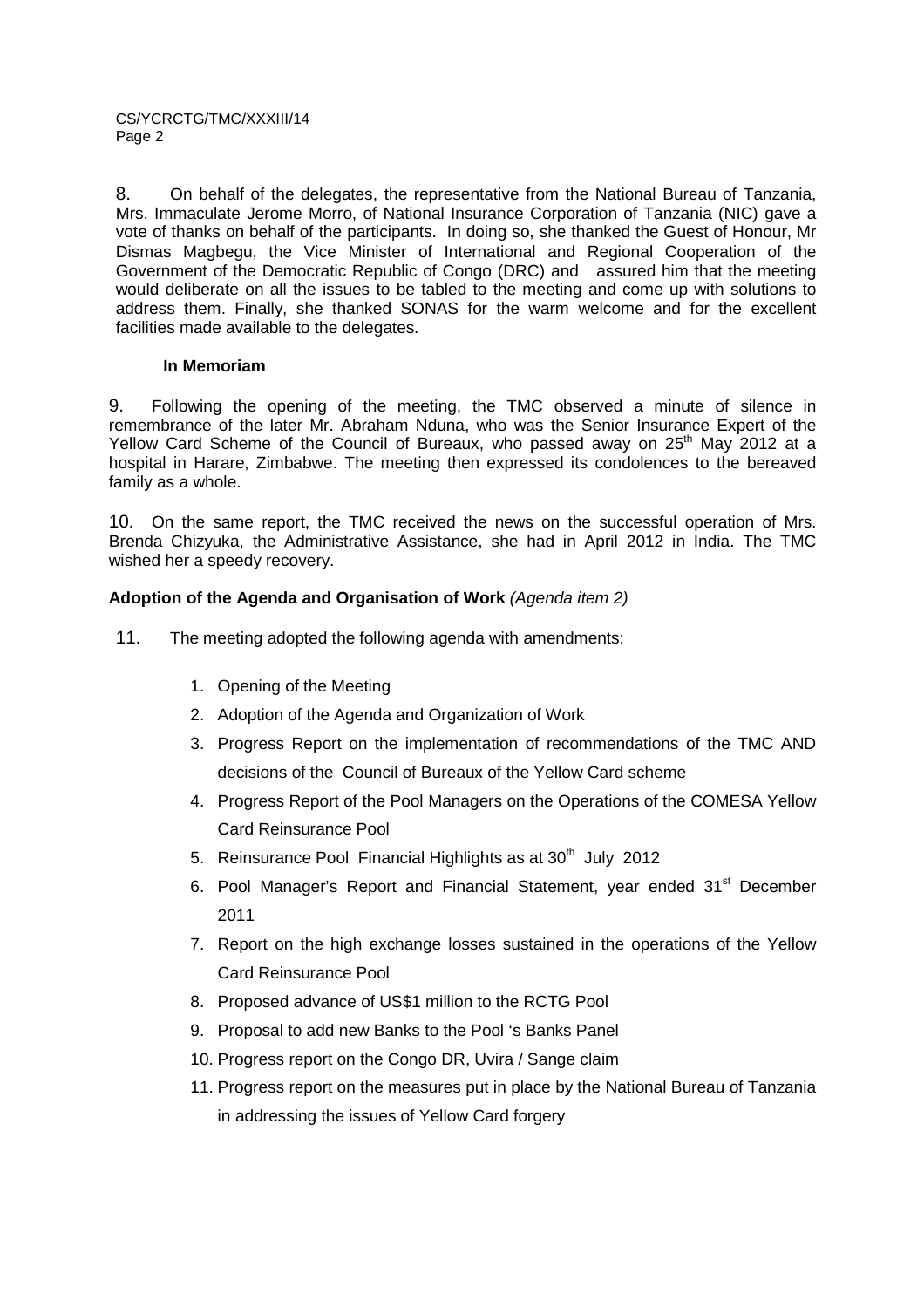CS/YCRCTG/TMC/XXXIII/14

- 12. Draft Terms of Reference on the study of the issue of the low third party personal injury on compulsory motor vehicle insurance policies of member state of the Yellow Card Scheme
- 13. Report on the proposed security feature improvement of the Yellow Card pads
- 14. Progress report on the review and implementation of the YC-MIS
- 15. Proposal on the engagement of an Insurance Agency, namely South Africa Automobile by the National Bureau of Zimbabwe to issue Yellow Cards in South Africa for motorists from Southern Africa
- 16. Date and Venue of the next TMC meeting
- 17. Any other Business
- 18. Adoption of the report and closure of the meeting
- 12. The Committee adopted the following working hours:

| <b>Thursday</b>      |                           | 23rd August, 2012                                                                      |
|----------------------|---------------------------|----------------------------------------------------------------------------------------|
| Morning              | ÷                         | $09:00 - 13:00$ hours                                                                  |
| Afternoon            | ÷                         | $14:30 - 17:00$ hours                                                                  |
| <b>Friday</b>        |                           | 24 <sup>th</sup> August, 2012                                                          |
| Morning<br>Afternoon | ÷<br>$\ddot{\phantom{a}}$ | Report preparation and free morning for the delegates<br>18:00 to 18:30 hours Adoption |

# **ACCOUNT OF PROCEEDINGS**

# **Progress Report on the implementation of the Recommendations of the TMC and Decisions of the Council of Bureaux of the Yellow Card scheme (Agenda item 3)**

13. The Secretariat presented document No. CS/CB/TMC/XXXIII/3: Report on the Implementation of the Recommendations of the Technical Management Committee and decisions of the Council of Bureaux on the Yellow Card Scheme. The report provided details on the progress made since the last TMC meeting. The highlights of the presentation were as follows:

# **Capacity Subscription**

14. The meeting was informed that the position regarding Capacity Subscription to the Yellow Card Reinsurance Pool had not changed as the National Bureaux of Malawi and Sudan, who had outstanding amounts had not paid.

# **Recommendation**

15. The TMC meeting reiterated its earlier recommendation and urged the National Bureaux of Malawi and Sudan to pay their capacity subscriptions to the Reinsurance Pool without further delays.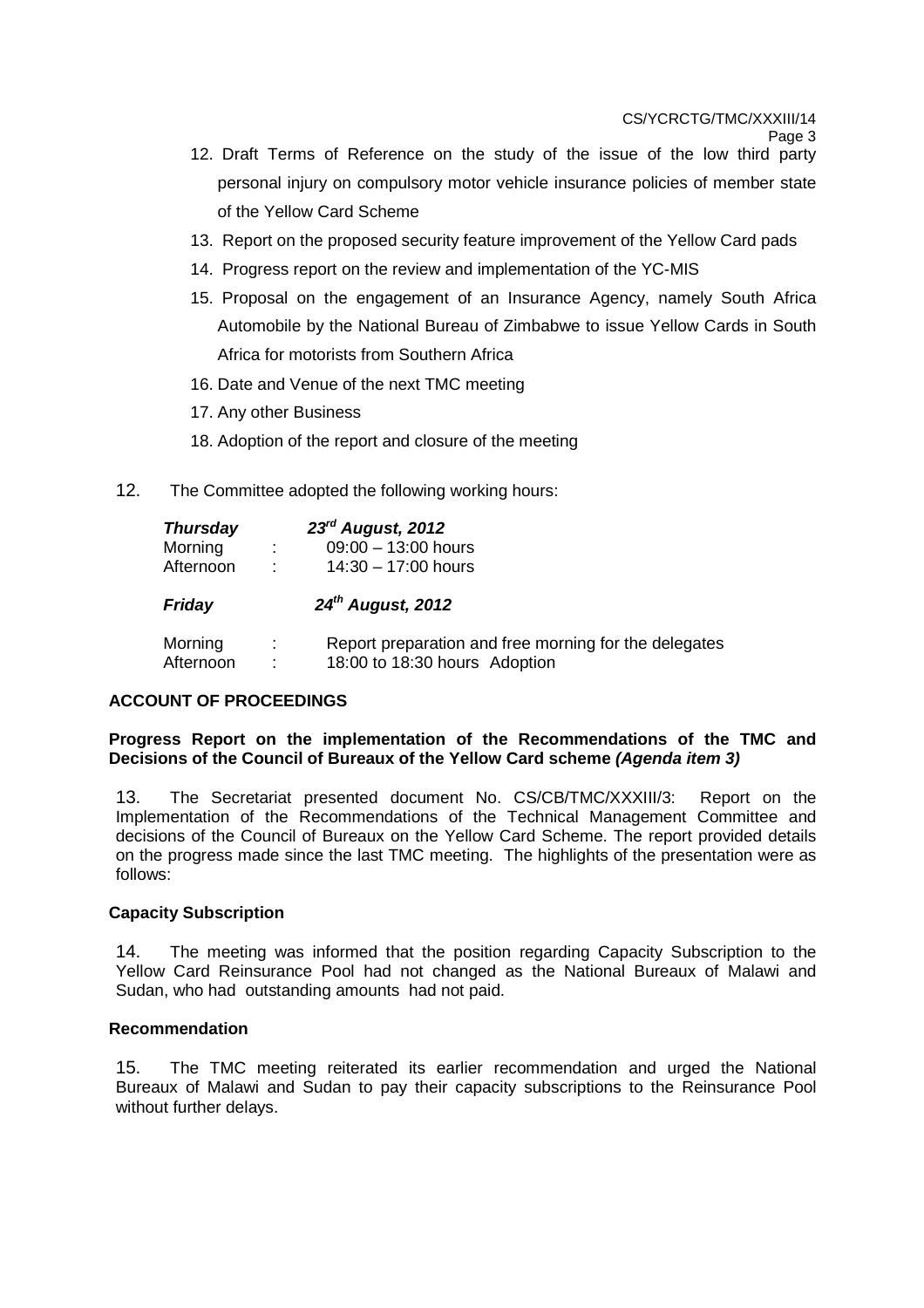#### **Concerns raised by the National Bureau of DR Congo on the operation of the YC Scheme in DR Congo**

16. The TMC was informed that several letters were received from the National Bureau of DR Congo, namely: SONAS raising concerns on the operations of the Yellow Card Scheme. The meeting was further informed that the Secretariat liaised with the concerned National Bureaux on the issues raised and some progress were made on the long outstanding claims reimbursement by the National Bureau of Zambia and the Pool:

- 17. During the discussion that followed on the issues, the TMC observed the following:
	- a) The delegate from the National Bureau of Zambia informed the meeting that there were regular communications between the two national Bureaux and that a total of US\$24,000 in claims reimbursement was being processed for transfer to the COMESA Secretariat as requested by the National bureau of DR Congo as partial payment for their budget contributions. The delegate further informed the meeting that the indicated outstanding claim reimbursement of \$5000 on account of standard sales was settled and remitted to DRC in the last claims reimbursement payment of US\$16,400;
	- b) The delegate from the National Bureau of Tanzania informed the Meeting that they had bi-laterally discussions with the National Bureau of DRC during the meeting and agreed that the National Bureau of DRC would send all the claim supporting documents to Tanzania;
	- c) The representative of the Pool Managers informed the TMC that following the remittance of premium returns by the National Bureau of Congo DR, a sum of \$ 86,600 in claims reimbursement was recently paid to the National Bureau of DR Congo;
	- d) The delegate from the National Bureau of DR Congo concurred with the statement made by the representatives from the National Bureau of Zambia and the Pool Managers and expressed appreciation for their action in effecting payments on the long outstanding claims reimbursements;
	- e) The delegate from the National Bureau of Zimbabwe informed the meeting that the National Bureau office has been moved to a new location and has new email address and telephone numbers. He assured the meeting that the new contact details would be communicated to all National Bureaux, COMESA Secretariat and the Pool Managers in the shortest possible time by the National Bureau of Zimbabwe, and assured that communications with the Bureaux would be faster.

## **Recommendations**

- 18. The TMC made the following recommendations:
	- a) To ensure speedy and proper handling of claims , the TMC reiterated that National Bureaux should adhere to the Yellow Card instruments and standard claims handling practices and ensure that Yellow Cards presented to them by travelling motorist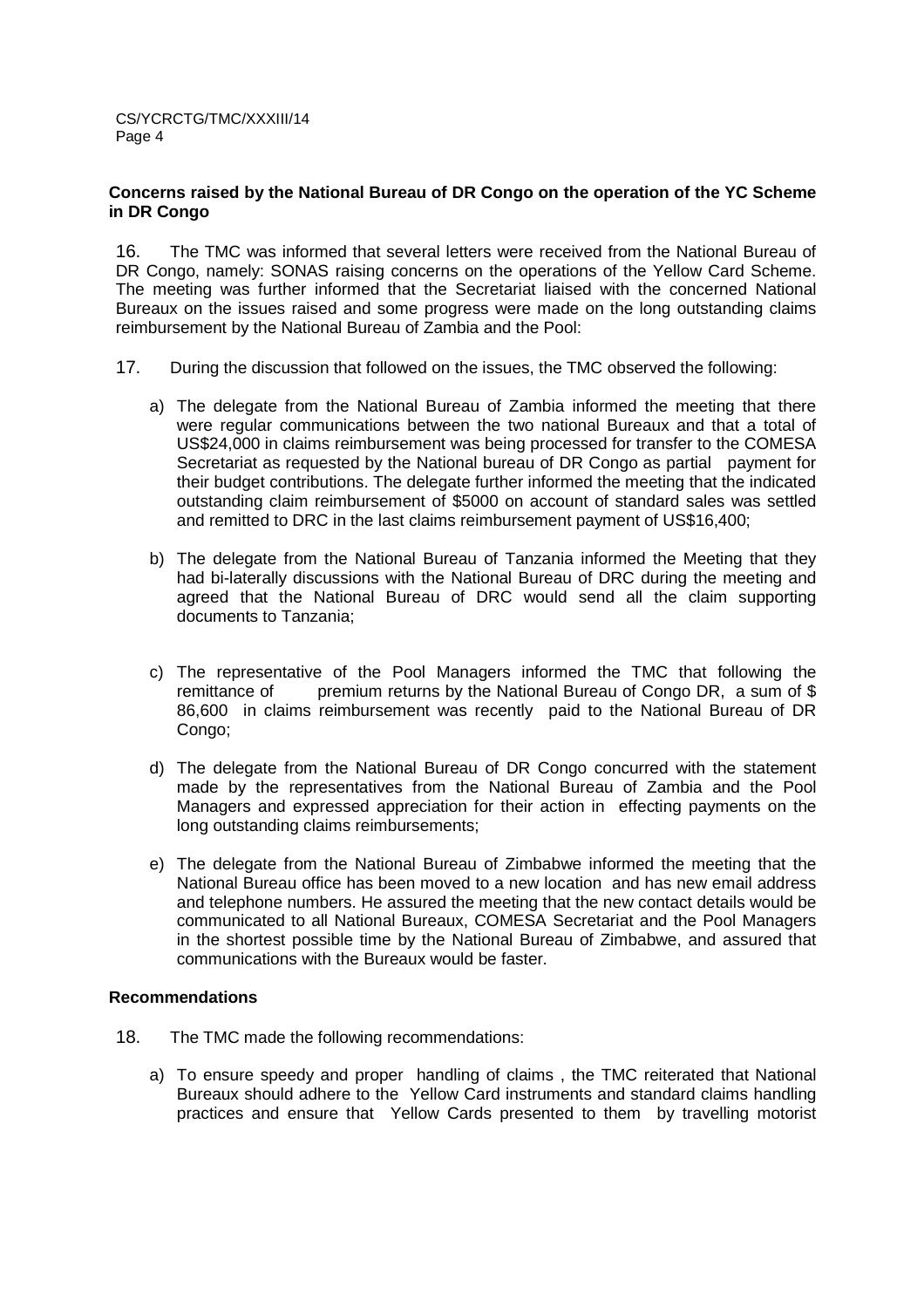during lodging of claims are genuine and valid before processing and effecting claim payment;

- b) With regards to the complaints by non- COMESA motorist on the non recognition/acceptance of Yellow Cards issued to them, the TMC recommended that the National Bureaux of Zimbabwe , Zambia and DR Congo should address the issue quickly by sensitizing law enforcement Agencies, such as, Customs and Police officers operating at the border posts to recognize valid and genuine Yellow cards issued to non COMESA motorist and report the action taken to the COMESA Secretariat; and
- c) Regarding the issuance of Yellow card cover to Congolese non –residence motorists traveling to DR Congo, the TMC urged the National Bureaux of Kenya, Rwanda and Uganda to adhere to the Yellow card operation manual and refrain from issuing Yellow Card covers to Congolese motorists who are not resident in their countries when they are traveling back to DR Congo.

#### **Implementation of the Yellow Card Scheme in South Sudan**

19. The meeting was informed that preparations had been made for the Secretary General of COMESA to discuss with the government authorities of South Sudan on the joining of the Yellow Card Scheme during his planned mission to that country in September 2012.

20. The meeting noted with appreciation the progress made and urged the Secretariat to give priority to the issue.

# **Status of the outstanding cost of printing & delivery incurred by Secretariat on behalf of National Bureaux**

21. The TMC was informed that no progress was made by the National Bureaux of Eritrea, Uganda and Sudan in paying the long outstanding cost of printing and delivery of Yellow cards to the Secretariat.

#### **Recommendation**

22. The meeting recommended that National Bureaux of Eritrea, Uganda and Sudan to reimburse the Secretariat the cost of printing and delivery of Yellow Card books paid on their behalf.

#### **BUDGET AND ADMINISTRATIVE MATTERS**

#### **a. Payment of 2011 / 2012 Budget Contributions**

23. Regarding the budget contribution, the TMC was informed that the National Bureaux of Kenya and Zambia had paid their budget contribution since the last TMC meeting.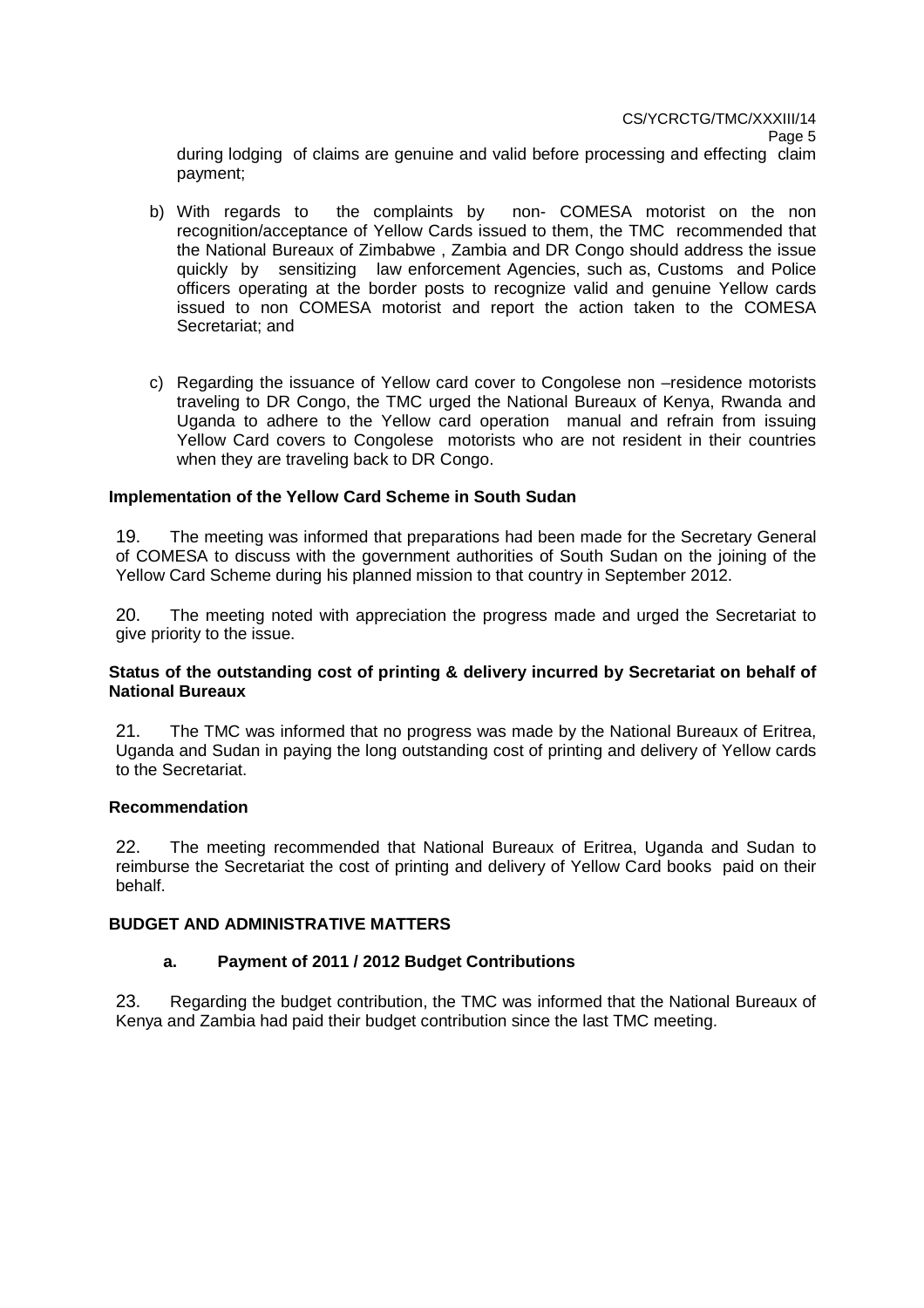# **Recommendation**

24. The TMC urged the National Bureaux of Djibouti, DR Congo, Rwanda, Malawi and Sudan to promptly settle their budget contributions including arrears at the earliest possible time preferably before the 26<sup>th</sup> Council of Bureaux meeting.

# **b. Administrative matters**

25. The TMC was informed that following the passing away of the Senior Insurance expert and the absence of the Administrative Assistant from Office due to illness, the office of the Yellow Card Scheme at the COMESA Secretariat was faced with severe man power shortage and thus its capacity to carry out its normal activities was limited.

# **Recommendations**

26. With a view to ease the man power shortage of the Yellow Card office at the Secretariat, the TMC recommended the following:

- a) The Secretariat should employ a short term Senior Insurance expert from Member states that are party to the scheme at a monthly fees of US\$5000 using funds saved from the Council of Bureaux Account;
- b) The Secretariat should employ a short term Administrative Assistant from the local market at a monthly fee of US\$1,500 using funds saved from the Council of Bureaux Account; and
- c) The post of the Senior Insurance Expert (P4) be filled by early 2013 and the post be advertised as soon as possible and before the end 2012 in all member states that are party to the scheme.

# **(i) Recruitment of short term Insurance Expert**

27. The TMC was informed that the contract of the short term insurance expert, namely : Mr. Kelvin Chisongo was renewed for one year with effect from  $15<sup>th</sup>$  June 2012 with the funding from the Regional Integration Support Programme Phase II (RISP II) provided by the COMESA Secretariat to the Yellow Card scheme . The TMC was further informed that Mr. Chisongo has since resigned from ZSIC to work with COMESA Yellow Card Secretariat.

#### **(ii) Recruitment of an Insurance Expert (P3) under the regularly budget**

28. Regarding the recruitment of an Insurance Expert (P3), the TMC was informed that the member states and National Bureaux had been officially requested by COMESA Secretariat Administration Division to advertise the post and send applications received to COMESA Secretariat within the deadline date of the advertisement of 2nd August, 2012. The TMC was further informed that only five (5) applications from three National Bureaux, namely: Sudan, Zambia and Zimbabwe were received to date.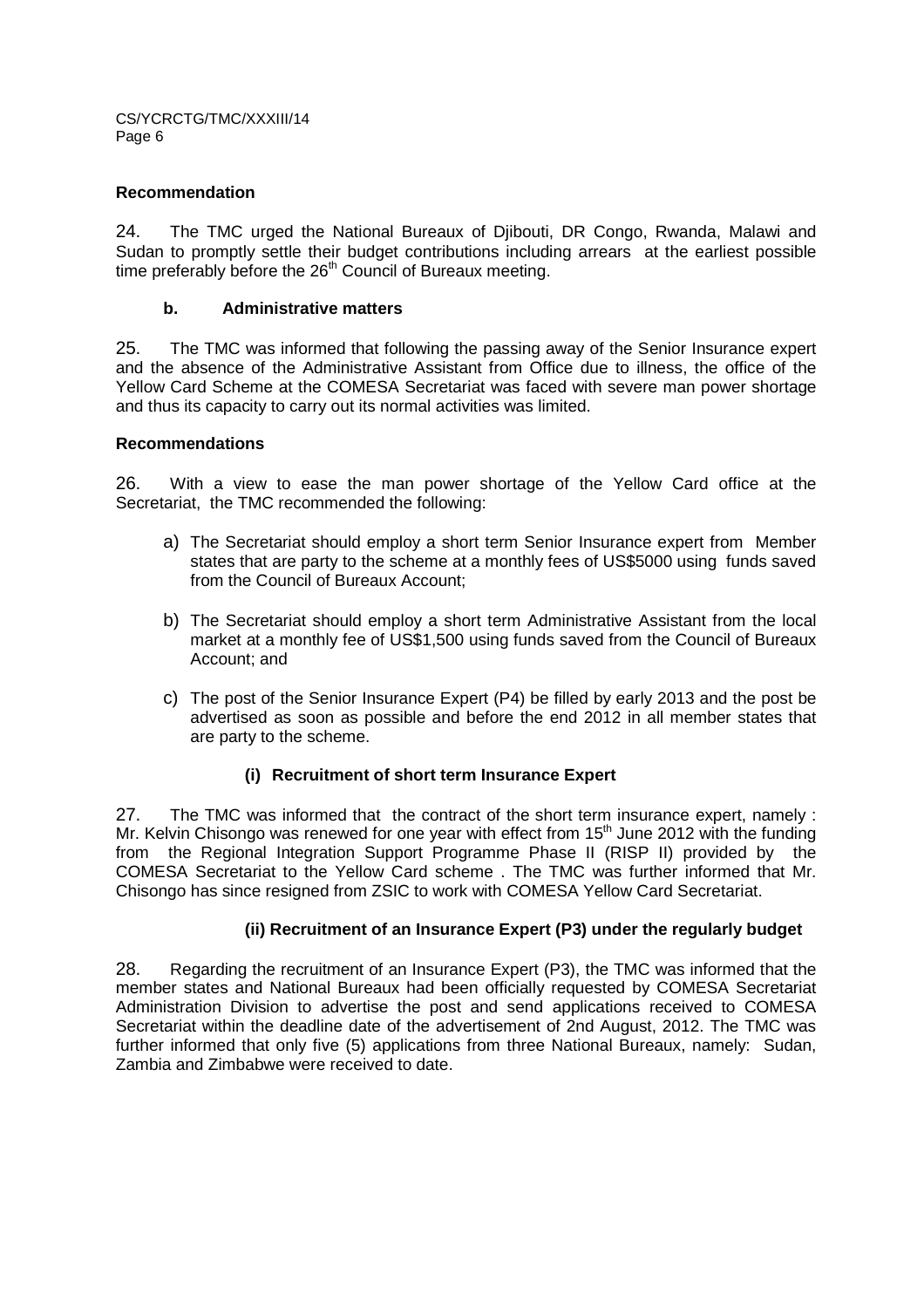#### **Recommendation**

29. Taking into account the acute man power shortage faced by the office of the Yellow Card Scheme and the adequate time given to member states, The TMC recommended that the evaluation of applications received, short listing and interviewing be carried out and recruitment be concluded.

#### **Progress Report of the Pool Managers on the Operations of the COMESA Yellow Card Reinsurance Pool as at 31st July 2012**(Agenda item 4)

30. The Pool Managers presented document number CS/CB/TMC/XXXIII/5, a progress report on the operations of the Yellow Card Reinsurance Pool as at 31<sup>st</sup> July, 2012 and the highlights of their presentation were as follows:

# **a) Premium returns**

31. On the premium returns, the TMC was informed that the premium booked by the Pool for the period under review on the Pool Manager's 30% share was US\$1,142,704 as compared to US\$.957, 146 as at July 2012. The marked increase of 19.4% was mainly attributed to the submission of returns by the National Bureaux of Kenya, Uganda and Zambia. The TMC was informed that despite the increase in premium booked returns were not received from the National Bureaux of Eritrea, Sudan, Djibouti and Malawi. The summary of returns submitted by each National Bureau compared to the same period last year is show below:

| Country      | 2012           |                 | 2011           |                 | premiums |
|--------------|----------------|-----------------|----------------|-----------------|----------|
|              | <b>Returns</b> | <b>Premiums</b> | <b>Country</b> | <b>Returns</b>  |          |
| <b>DRC</b>   | May, 2012      | 141,813         | <b>DRC</b>     | June, 2011      | 267,030  |
| Ethiopia     | May, 201       | 91,774          | Ethiopia       | June, 2011      | 148,854  |
| Zimbabwe     | March, 2011    | 127,177         | Zimbabwe       | March, 2011     | 142,817  |
| Kenya        | May, 2012      | 341,310         | Kenya          | May, 2011       | 137,907  |
| Tanzania     | May, 2012      | 84,572          | Tanzania       | March, 2011     | 101,342  |
| Uganda       | June, 2012     | 232,366         | Uganda         | May, 2011       | 58,050   |
| Zambia       | May, 2012      | 83,499          | Zambia         | March, 2011     | 42,467   |
| Rwanda       | March, 2012    | 21,809          | Rwanda         | Feb. 2011       | 23,398   |
| Burundi      | March, 2012    | 18,384          | Burundi        | None            | 17,925   |
| Djibouti     | None           | 0.00            | Djibouti       | May, 2011       | 17,356   |
| Malawi       | None           | 0.00            | Malawi         | None            | 0.00     |
| Sudan        | None           | 0.00            | Sudan          | None            | 0.00     |
| Eritrea      | None           | 0.00            | Eritrea        | August,<br>2010 | 0.00     |
| <b>Total</b> |                | 1,142,704       | <b>Total</b>   |                 | 957,146  |

# **PREMIUMS & STATEMENTS COLLECTION 2012 & 2011 COMPARED**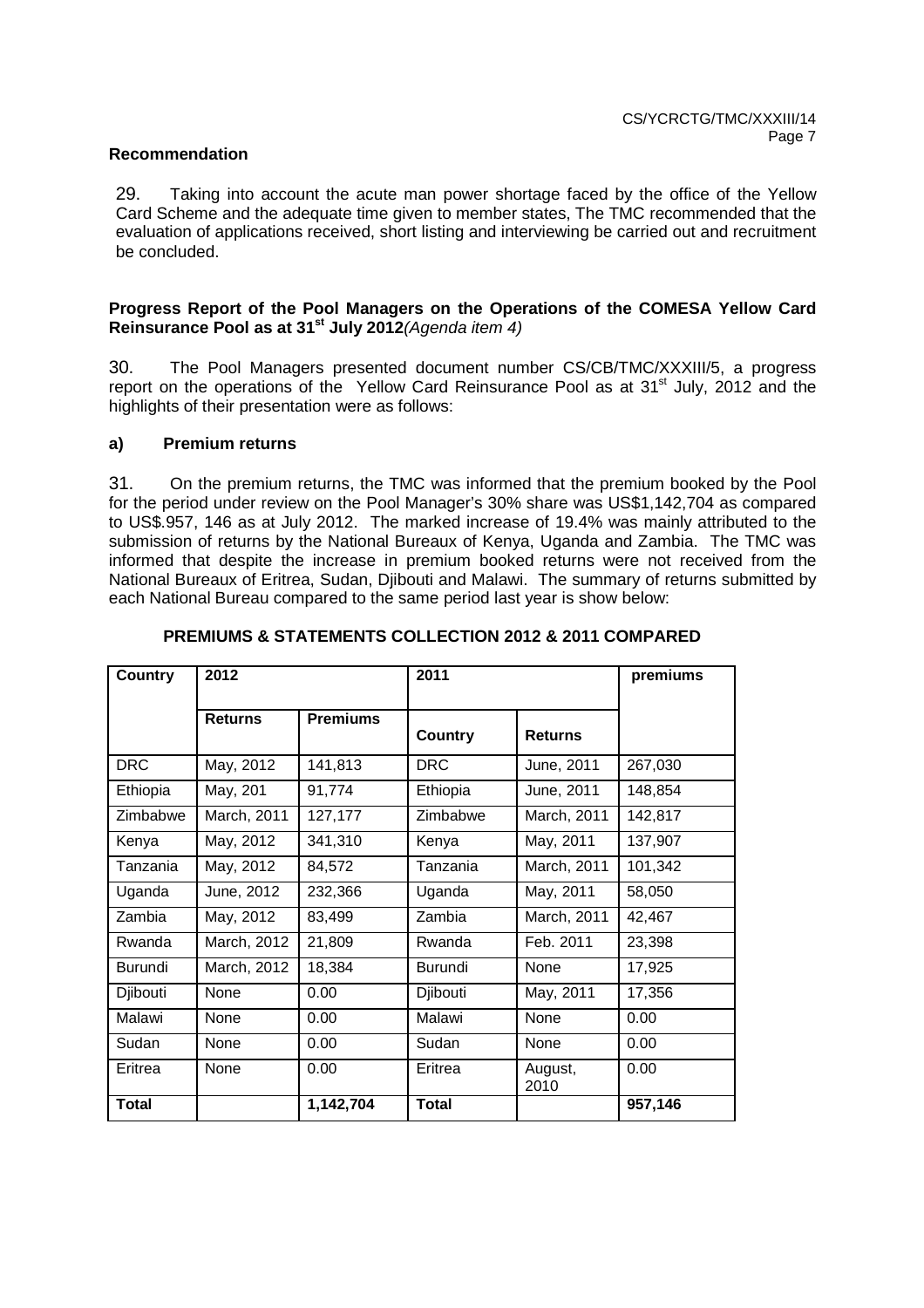# **b) Premium Remittances**

32. The TMC meeting noted with appreciation the increase in premium remittance by National Bureaux of US\$1,142,704 when compared to the same period of last and urged the National Bureaux of Eritrea, Sudan, Diibouti and Malawi to submit their monthly returns to the Pool as soon as is possible.

# **c) Claims**

33. The TMC noted the status of claims returns submitted to the Pool and details of large claims are follows :

# **d) Claims intimations below US\$10,000**

34. The Pool received several claims intimations and the sum owing to the Pool as at 31 July 2012 amounted to US\$ 206,497 as compared to US\$ 359,681 in July 2011.

# **e) Inter-Bureaux claims processed through the Clearing house**

35. The TMC was informed that details of inter-Bureaux claims were forwarded to the Pool, who in return had reimbursed the handling National Bureaux. The TMC also noted that the Pool Managers had paid 427 Inter-Bureau Claims since inception as shown in the table below:

#### **Issuing Bureau Handling bureau No of claims Amount in US\$ %** Ethiopia | Djibouti | 328 | 510,317.82 | 56.41% Kenya | Uganda | 17 | 85,047.11 | 9.40% Uganda | Rwanda | 17 | 76,615.00 | 8.47%

**Overall Inter-Bureaux Claims Paid from inception to date** 

| вureau         | pureau         | ciaims         | บวง        |          |
|----------------|----------------|----------------|------------|----------|
| Ethiopia       | Djibouti       | 328            | 510,317.82 | 56.41%   |
| Kenya          | Uganda         | 17             | 85,047.11  | 9.40%    |
| Uganda         | Rwanda         | 17             | 76,615.00  | 8.47%    |
| Rwanda         | Uganda         | 14             | 62,277.77  | 6.88%    |
| Rwanda         | <b>Burundi</b> | 24             | 56,527.47  | 6.25%    |
| Uganda         | Burundi        | 9              | 35,499.71  | 3.92%    |
| Kenya          | Rwanda         | 4              | 17,904.22  | 1.98%    |
| Uganda         | Kenya          | 4              | 16,672.71  | 1.84%    |
| Tanzania       | Kenya          | 3              | 9,790.93   | 1.08%    |
| Ethiopia       | Sudan          | 1              | 9,500.00   | 1.05%    |
| Tanzania       | <b>Burundi</b> | $\overline{2}$ | 8,744.36   | 0.97%    |
| Zambia         | Kenya          | 1              | 7,292.25   | 0.81%    |
| Rwanda         | Kenya          | 1              | 4,994.46   | $0.55\%$ |
| Kenya          | Malawi         | 1              | 2,209.52   | 0.24%    |
| <b>Burundi</b> | Uganda         | 1              | 1,295.26   | 0.14%    |
| <b>Total</b>   |                | 427            | 904,688.59 | 100%     |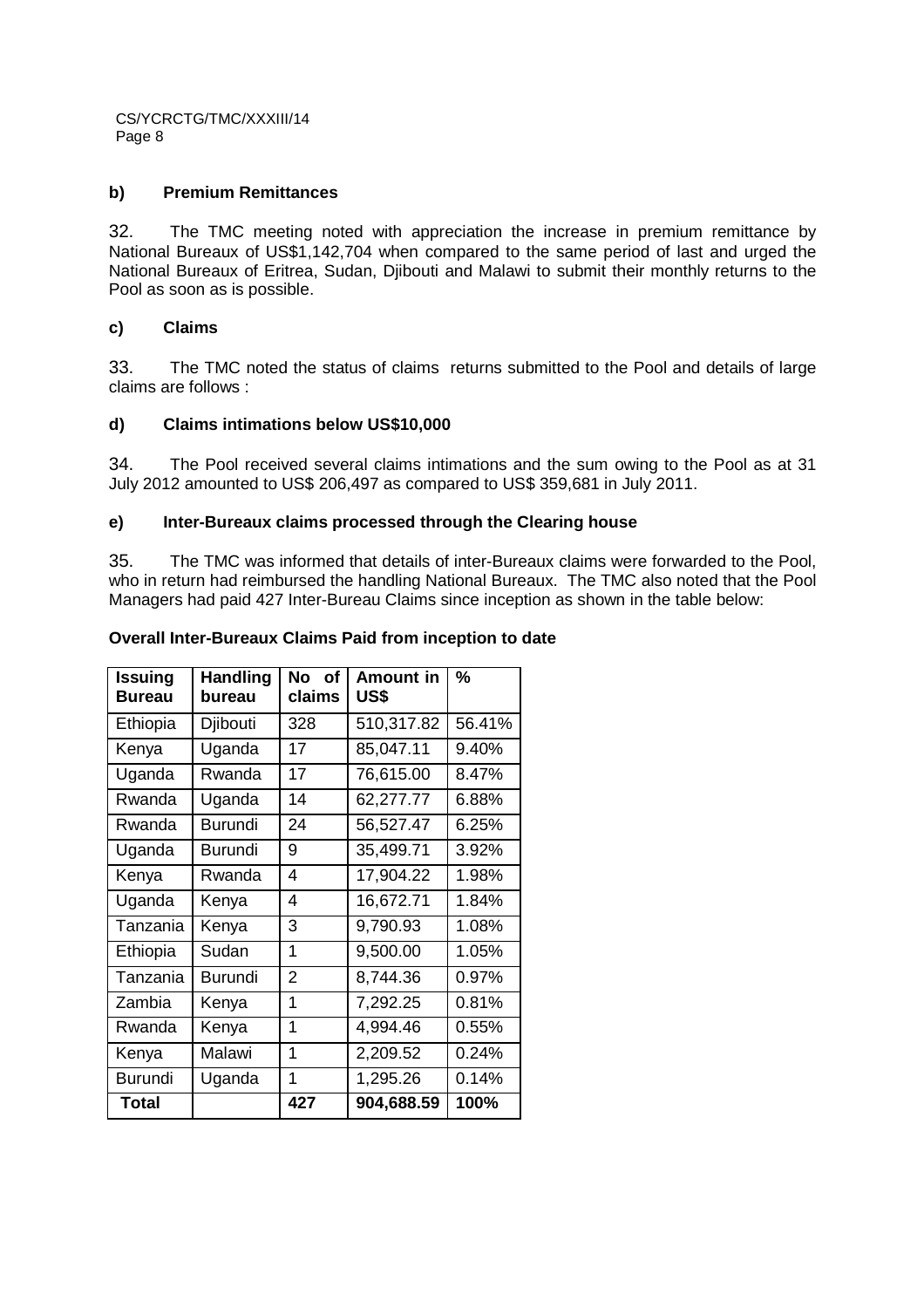# **f) Claims intimations above US\$10,000-Large claims**

36. The TMC was informed that the total claims reported to date accrued to US\$.8, 388,400.65 out of which US\$.2, 543,831.30 would be retained for the Pool's net account. The TMC also noted that the amount recoverable from the Reinsurers was US\$.5,794,701.33 The details of large claims reported to the Pool since inception to date is shown in table below:

|               | Figs in US\$ |                 |              |
|---------------|--------------|-----------------|--------------|
| <b>STATUS</b> | <b>TOTAL</b> | <b>RETAINED</b> | I RETRO      |
| Outstanding   | 5,213,617.91 | 1,258,222.73    | 3,955,395.18 |
| Settled       | 3,174,782.74 | 1,285,608.57    | 1,889,174.17 |
| <b>TOTAL</b>  | 8,388,400.65 | 2,543,831.30    | 5,794,701.33 |

37. The TMC was further informed that the National Bureau of Kenya generated 38% of the total claims, followed by Ethiopia with 35% and Rwanda with 10%. The three National Bureau being responsible for 83%.

#### **Collection of Excess of Loss premium**

38. The TMC was informed that US\$128,768 was collected on account of Excess of loss premium from the National Bureaux of Kenya, Uganda and Ethiopia.

39. The TMC meeting was informed that with effect from January 2012 the Pool had absorbed the total Excess of Loss Premium in line with the decision of the Council of Bureaux.

#### **Legal fees paid for SANGE-UVIRA Claims**

40. The TMC was informed that following the decision of the  $25<sup>th</sup>$  Meeting of the Council of Bureaux that an appeal be lodged against the ruling of the court in DR Congo and that the expenses arising thereon be funded by the Pool pending the recovery from Reinsurers, a sum of US\$66,742 had been disbursed to date.

#### **Recommendation**

41. The TMC recommended that**:** 

- a. A breakdown of the legal fees disbursed be presented to the next meeting of the TMC ; and
- b. In order to properly review the status of progress on the operations of the Reinsurance Pool and provide guidance, the Pool Managers should prepare and present up to date, complete and comprehensive progress report with financial highlights showing all the activities as of the present moment.

#### **Pool Managers Report and Financial Statement as at 31st of July 2012** (Agenda item 5)

42. The TMC was informed that for the period under review the Pool had recorded a gross premium income of US\$1,142,704 representing an increase of 19.4% over the figure reported for the 31<sup>st</sup> July 2011, which was US\$957,147. The highlights of the developments,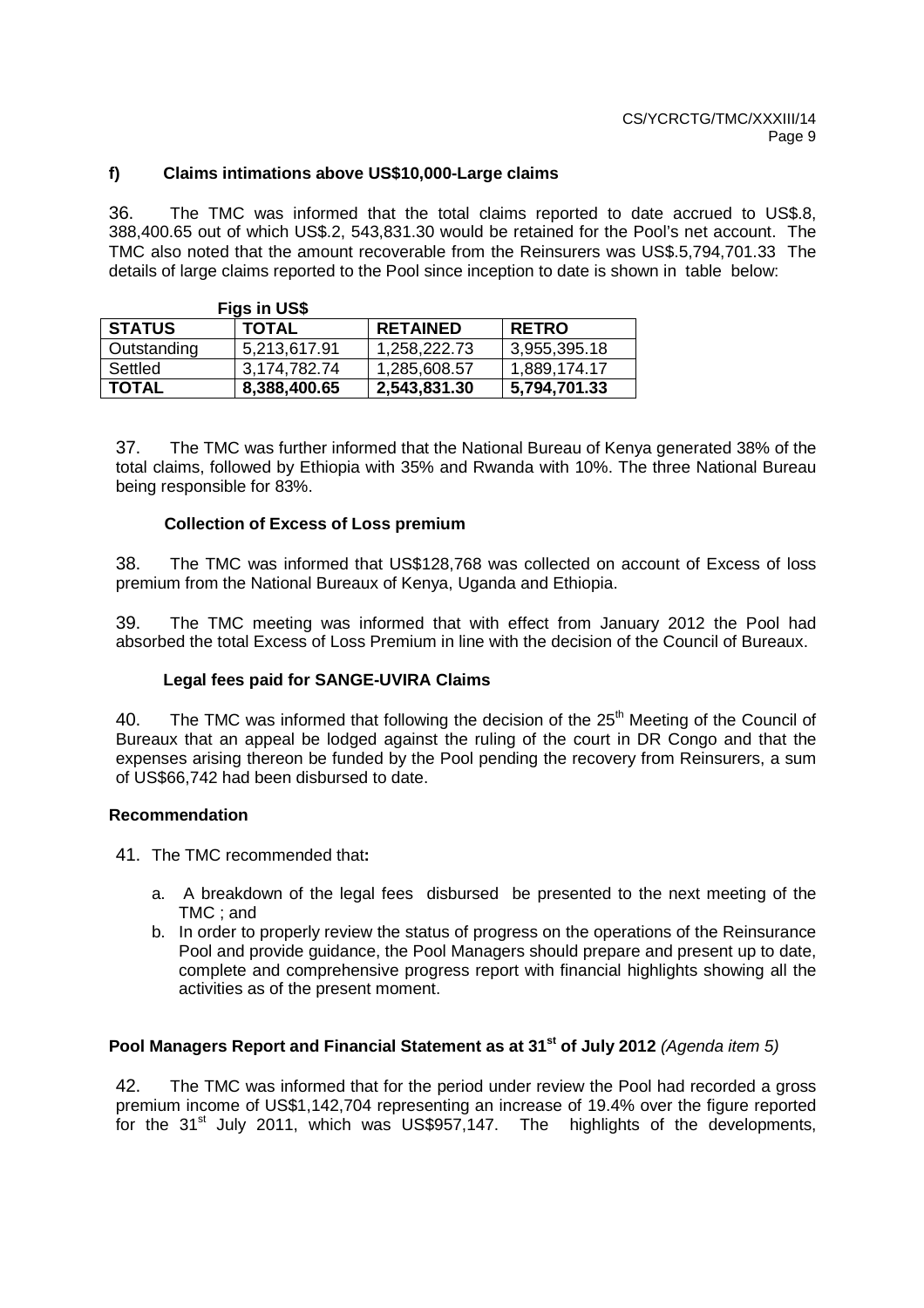specifically the Gross premium Income, Reserve Fund, Total Assets, Capacity Subscription and Short term Investments as at July 2012, is shown in the table below

**Contract Contract Contract** 

The financial highlights

|                           | <b>July 2012</b><br>US\$ | Growth<br>$\frac{0}{0}$ | <b>July 2011</b><br>US\$ | Growth<br>$\%$ | <b>June 2010</b><br>US\$ |
|---------------------------|--------------------------|-------------------------|--------------------------|----------------|--------------------------|
| Gross<br>income           | premium1,142,704         |                         | 19.4 957,146             | 111.1          | 453,470                  |
| Reserve fund              | 4,810,466                |                         | 8.34,441,463             | 0.1            | 4,436,652                |
| Total assets              | 8,194,115                |                         | 23.06,581,065            | 6.8            | 6,165,549                |
| Capacity subscription     | 350,000                  |                         | 40.0250,000              | (16.7)         | 300,000.00               |
| Short-term<br>investments | 5,445,562                |                         | 39.43,907,704            | 2.9            | 3,797,112                |

#### **Investments**

43. The TMC was informed that the volume of investments during the period ended  $31<sup>st</sup>$ July 2012 rose to US\$5,445,562 from US\$ 3,907,704 as at 31<sup>st</sup> July 2011. This was mainly due to increased remittances from member National Bureaux. The investment portfolio spread was as follows:

| <b>INSTITUTION</b>                        | <b>INVESTMENT</b>       | <b>July 2012</b> | <b>July 2011</b> |
|-------------------------------------------|-------------------------|------------------|------------------|
|                                           |                         | US\$             | US\$             |
| Kenya Commercial Bank                     | Fixed deposit 2,979,725 |                  |                  |
| <b>KCB Rwanda</b>                         | Fixed<br>deposits       | 102,137          | 98,453           |
| Government of Kenya                       | Treasury Bills-         |                  | 681,795          |
| Commercial<br><b>Bank</b><br>οf<br>Africa | Fixed deposit 2,363,700 |                  | 2,020,576        |
| <b>Stanbic Investment Bank</b>            | Fixed deposit -         |                  | 1,106,881        |
| <b>Total</b>                              |                         | 5,445,562        | 3,907,704        |

# **Income from Investments**

44. The TMC was informed that the Pool had realized an income of US\$223,710 as at 31<sup>st</sup> July 2012, from the investments they had made compared to US\$94,879 recorded in the same period last year.

45. The TMC noted, with appreciation, the marked increase in income from investment and commended the Pool Manager for their effort.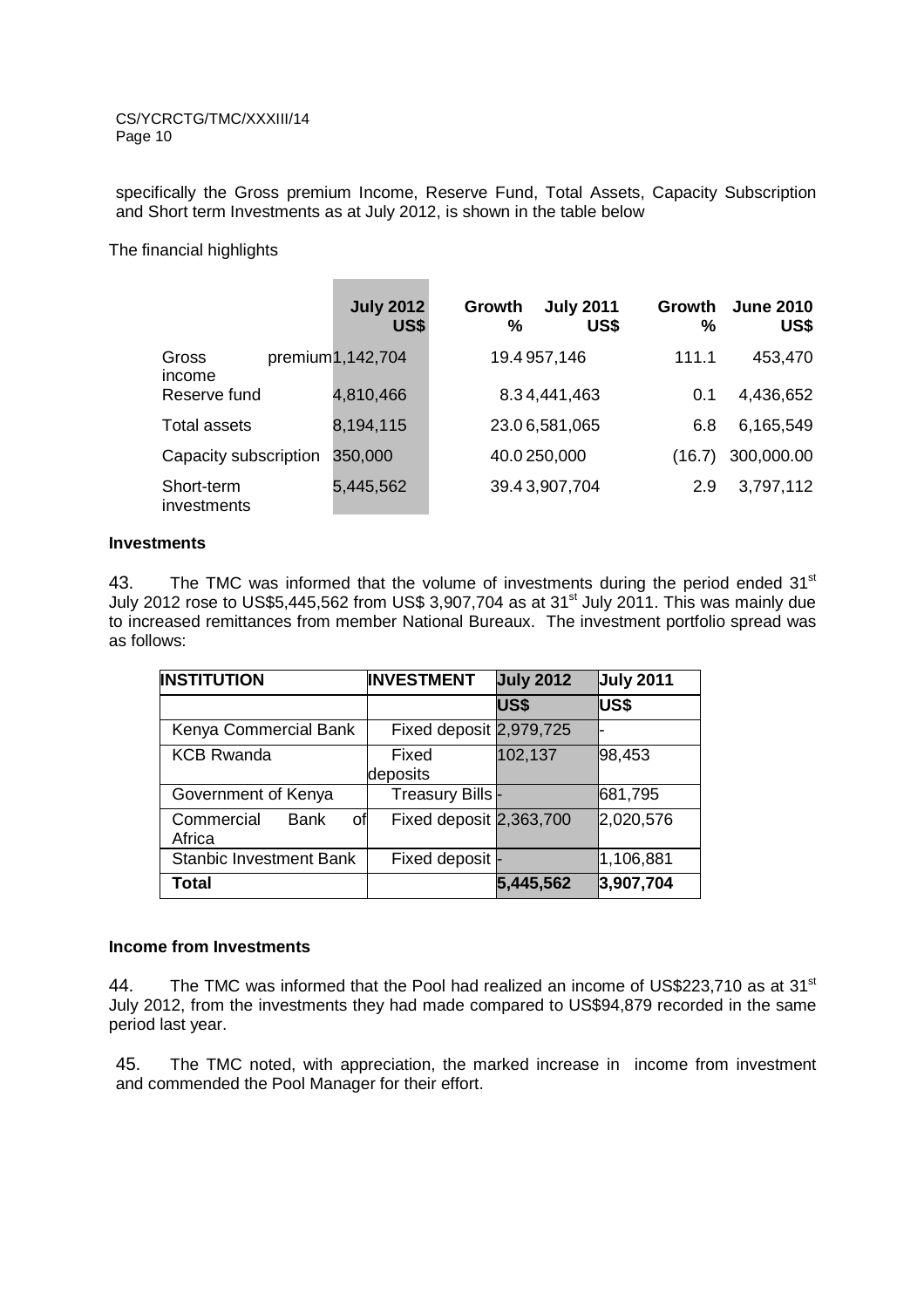# **Pool Managers Report and Financial Statements for the Year Ended 31st December 2011**  (Agenda item 6)

46. The Pool Managers presented the audited report and accounts for the Year ended 31<sup>st</sup> December 2011, as required under Article 6, of the Constitution of the Yellow Card Reinsurance Pool. In their presentation of the report, the Pool Managers provided highlights of the Pool Income Statement, Cash flow Statement and the Pool Balance Sheet among other items.

# **Management letter**

47. The Pool Managers further presented the Management letter from the External Auditors: Deloitte & Touche addressed to the Technical Management Committee on certain matters which they identified during their audit of the financial statements.

48. The TMC considered the issues identified by the External Auditors which included performance rating on areas reviewed, underwriting income completeness, Unallocated receipts in receivables, Unpaid receivable balance, Provisions for bad debts and Review of Journal entries, and made the following observations were made in the discussions that ensured :

- a) On the underwriting income completeness, the Secretariat informed the meeting that the YC-MIS would be rolled out in the Northern Corridor countries during the period from October to December 2012 and the system would among others, enable to track Yellow Card printed and issued; and
- b) the visual indicator of the significance of item 3, namely: Unallocated receipts in receivables should be rated high and not as theretofore.

# **Recommendations**

- 49. On the issues identified, the TMC recommended as follows:
	- a) The Pool Managers should mount missions to the National Bureaux of Burundi, Ethiopia ,Tanzania and Zambia and resolve the issue of matching of receipts (unallocated receipts in receivables) received from the National Bureaux;
	- b) On the Inter-Bureaux debts which stood at US\$366,952, the Pool Manager should deduct outstanding claims reimbursement owed to the Pool from claim payment that would be effected to the concerned National Bureaux after conducting a reconciliation exercise with the concerned Bureaux; and
	- c) With regard to provisions made above on the receivables balance, the TMC endorsed the recommendation of the External Auditors that Provision listing be reviewed and be made per cedant and not as lump sum amount.

#### **Recommendations:**

50. The Committee received the External Auditors Report, namely the Annual Report and Accounts as at 31<sup>st</sup> December, 2011 and agreed to recommend to the Council of Bureaux as follows:

a) The Auditors: Deloitte & Touche, whose contract would expire in 2012, be extended for a further period of one year and at a fee US\$ 5,500;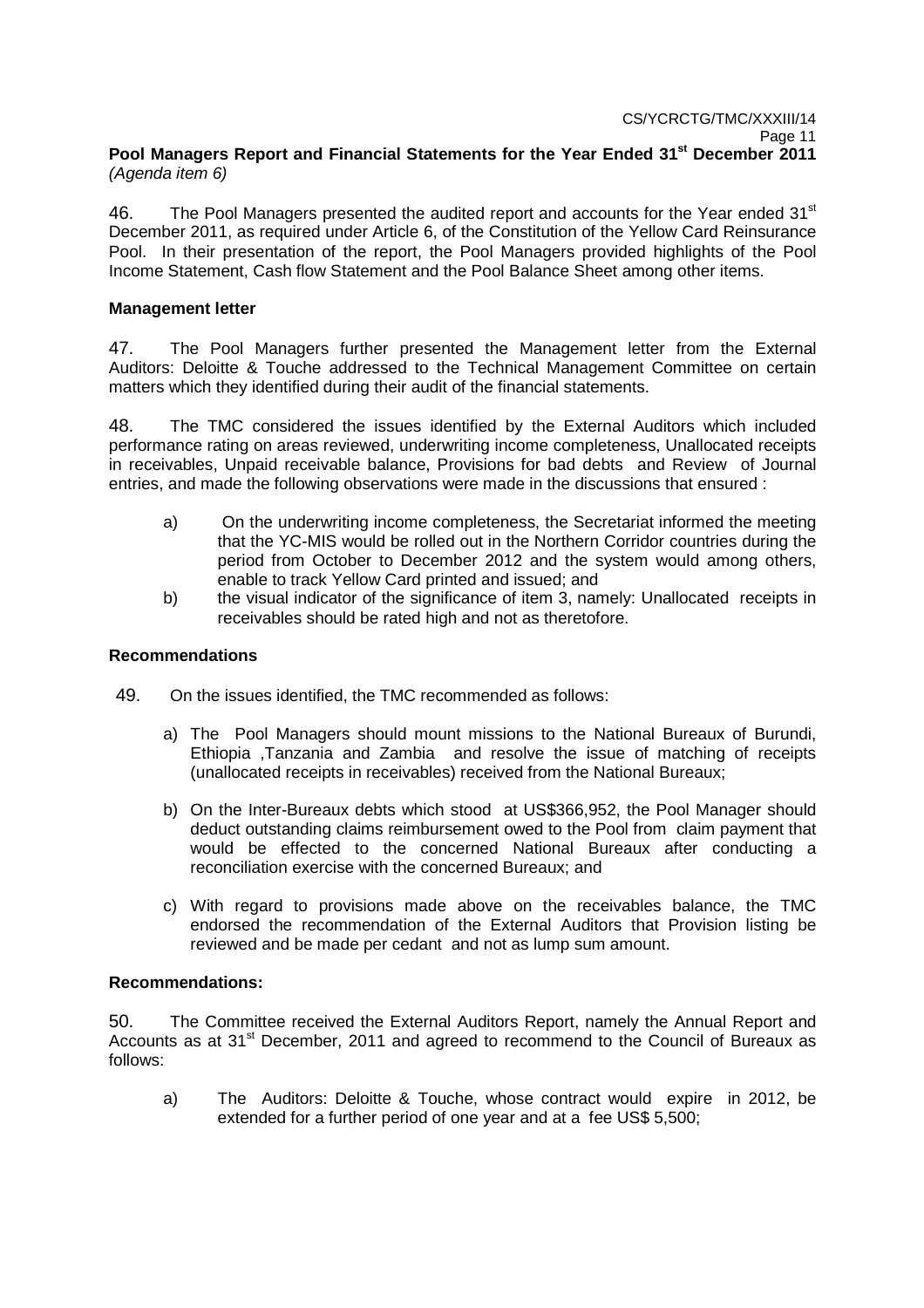- b) The Pool Managers should assist the Secretariat in the process of selection and appointment of the Pool's External Auditors for the period 2012;and
- c) the audited accounts be submitted for consideration and approval by the Council of Bureaux, as provided in Articles 6 item 4(d) and (f) of the Constitution of the COMESA Yellow Card Reinsurance Pool.
- 51. The TMC further recommended as follows:
	- a) the TMC recalled the decision of the  $25<sup>th</sup>$  Meeting Council of Bureaux meeting that the remuneration of the Pool Managers be revised taking into account the following factors:
		- the gross premium written:
		- the profitability of the Pool; and
		- the returns achieved on investment being managed by the Pool
	- b) the National Bureau of Zimbabwe in consultation with Secretariat should
		- prepare and present a report on the modalities of application of
		- recommendation indicated in paragraph 50 item a) above, with specific
		- recommendations to the next meeting of the TMC; and
	- c) the Secretariats and the Pool Managers should provide to the National
		- Bureau of Zimbabwe information and statistical data required for the
		- preparation of the above report as and when requested.

# **Report on the high exchange losses sustained in the operation of the Yellow Card Reinsurance Pool** (Agenda item 7)

52. A representative from the Pool Managers, ZEP-RE presented document NO. CS/CB/TMC/XXXlll/7 on the reported causes of sustained losses. In doing so the Pool Managers explained that the Pool received business from members in various local currencies which had to be converted into the Pool's reporting currency which was the US Dollar and because of currency fluctuations against the dollar, this caused exchange losses / gains. It was further pointed out that settlement of the booked incomes from members were always delayed and that at the time of remittance the currencies would have either appreciated / depreciated against the US Dollar and resulting in consequential exchange gains / losses through the income statement.

53. The difference between the US Dollar equivalent so derived and the US Dollar amount booked at the transaction date was recognized as gain or loss as the case would be through the income statement. In this regard it was demonstrated that the member Bureaux whose balances as at close of 2011 financial year contributed in excess of US\$ 10,000 to the differences in exchange amount resulting to exchange losses of US\$118,763 and among others were the following:

| <b>Bureaux</b> | <b>Un-Realized D.I.E</b> |
|----------------|--------------------------|
| Zambia         | 35,666                   |
| Uganda         | 32.749                   |
| Ethiopia       | 26,315                   |
| Kenya          | 24,893                   |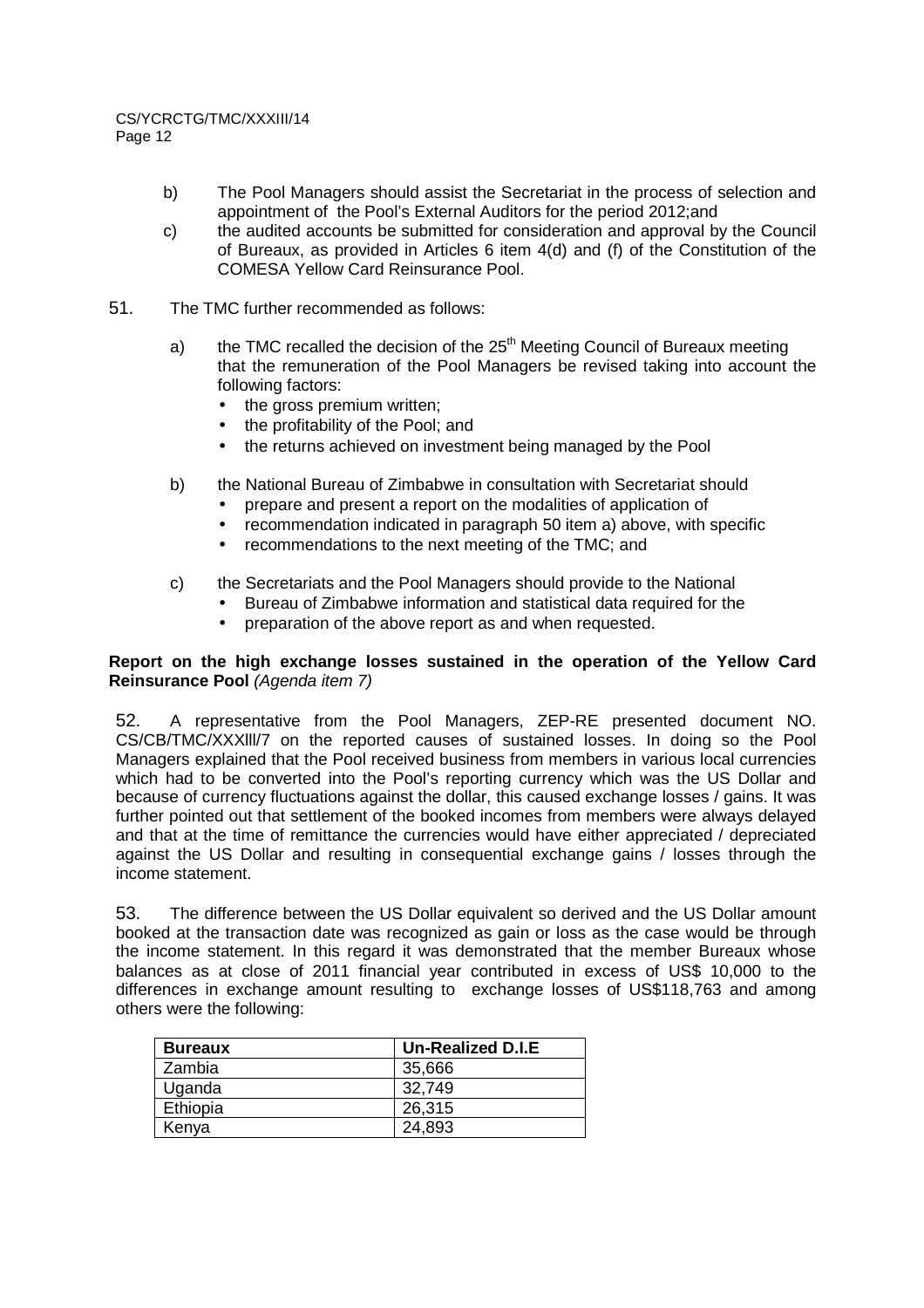| Tanzania      | 22,318  |
|---------------|---------|
| Burundi       | 12,820  |
| <b>Others</b> | 4.044   |
| <b>Total</b>  | 158,805 |

#### **Recommendation:**

- 54. The TMC reiterated the Council of Bureaux decision that :
	- a) National Bureaux should submit premium returns accompanied by settlement cheques and settlement details;
	- b) National Bureaux should maintain US Dollar account for their Yellow card operations to avoid exchange losses and meet their commitment to the operations of the Yellow Card scheme; and
	- c) The Secretariat should write letters on the opening of US Dollar account to National Bureaux who requires such supporting document to facilitate the opening of the account.

# **Proposed advance of US Dollar 1 Million to the RCTG Scheme** (Agenda Item 8)

55. The representative from the Pool Managers presented a document titled: proposed advance of US\$1 Million to the RCTG Scheme. In his presentation, he recalled the decision of the  $21^{st}$  Meeting of the Council of Bureaux, as follows:

- i. That interest be paid on the loan at an interest rate of 1.5%
- ii. That investment funds be reimbursed after a grace period of three years of the commencement of operations of the Reinsurance Pool.
- iii. That reimbursement be made on annual installment basis as follows:
	- 1. 1st year US\$ 100,000
	- 2. 2<sup>nd</sup> year US\$ 100,000
	- 3. 3rd year US\$ 200,000
	- 4. 4th year US\$ 200,000
	- 5. 5th year US\$ 400,000

56. The Pool Managers pointed out that the decision was made about five years ago and since then there have been various changes on interest rates. It was for this reason that the Pool Managers proposed that the TMC relooks at the above decision.

57. On the implication of the decision , he informed the meeting that Pool's net assets as at 31<sup>st</sup> December 2011 was US\$ 4.5 Million and disbursement of the proposed amount would reduce the same to US\$ 3.5 Million (a 22% reduction). The outstanding claims liabilities as at end of 2011 was US\$ 1.4 Million coupled with the unknown amount to be incurred by the Pool on the Uvira Sange claim. The TMC meeting was remindered that the Pool has in the past settled claims then pursues reimbursement from Reinsurers thereafter.

58. The Pool Manager point out that its US Dollar investments earned a rate of 3% as at close of 2011 and currently earning an average rate of 3.5% with prospects of rising to 4% by close of 2012. It was further pointed out that the grace period of 3 years and repayment period of 5 years was very long and hence likely to strain the operations of the Pool.

59. In light of the above, the Pool Managers proposed the following: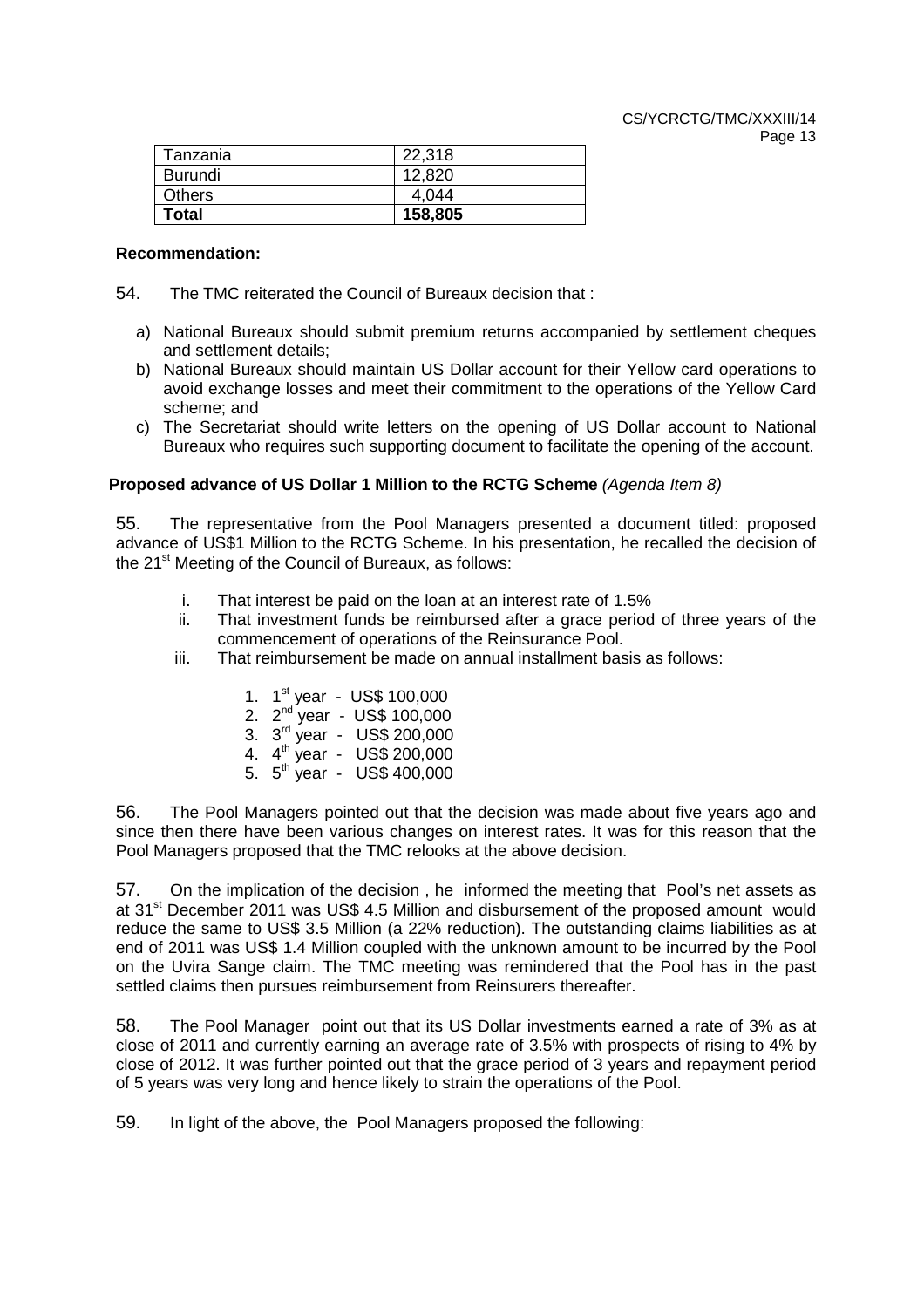- I. That COMESA Yellow Card Reinsurance Pool disburse US\$ 0.5 Million immediately and thereafter on need basis.
- II. That the RCTG be given a one year grace period prior to commencement of repayment;
- III. That RCTG repay the amount in 3 installments after the grace period;
- IV. That the amount advanced attract an interest rate of 3% per annum; and
- V. That The COMESA Yellow Card Reinsurance Pool and RCTG enter into a formal agreement in respect of the amount advanced.

60. In the discussion that followed, the Secretariat expressed concern on the proposal made and pointed out the following:

- a) The decision of the  $21<sup>st</sup>$  Meeting of the Council of Bureaux was made after a thorough deliberation on the subject issue and consultation with the Council of Surety;
- b) The current financial position of the Reinsurance Pool was very much stronger than in 2007;
- c) ZEP-Re was the Pool Managers for both the Yellow Card Reinsurance Pool and the RCTG Pool;
- d) The RCTG CARNET has been rolled out in the Northern Corridor in ecember 2011 and the proposal made by the Pool Managers would send a wrong message to Customs, Clearing and Forwarding Agents and Transporters and other stakeholder; and
- e) The proposal made undermines the effort, time and resources expended by National Bureaux, who are also the National Surety of the RCTG , and the achievement made in rolling out the RCTG CARNET.

61. In light of the above, the Secretariat proposed that the submission made by the Pool Managers to review the terms and conditions of the US\$1 million advance to the RCTG scheme be deferred until the full implementation of the RCTG CARNET is achieved.

#### **Recommendation**

62. The TMC recommended as follows:

- a) the proposal submitted by the Pool Managers be presented to the next meeting of the Council of Bureaux for consideration; and
- b) the Council of RCTG be consulted on the proposals made by the Pool Managers.

#### **Proposal to add new banks to the Pool's banks' panel** (Agenda item 9)

63. A representative from the Pool Managers, ZEP-RE presented document NO. CS/CB/TMC/XXXlll/9 ;Proposal to add new banks to the Pool's Bank Panels .The TMC noted the presented profile and Financial highlights of five new banks proposed to be added, namely: Diamond Trust Banks, Investment & Mortgage Limited (I& M Bank) Bank of India Bank of Baroda, NIC Bank all incorporated in Kenya .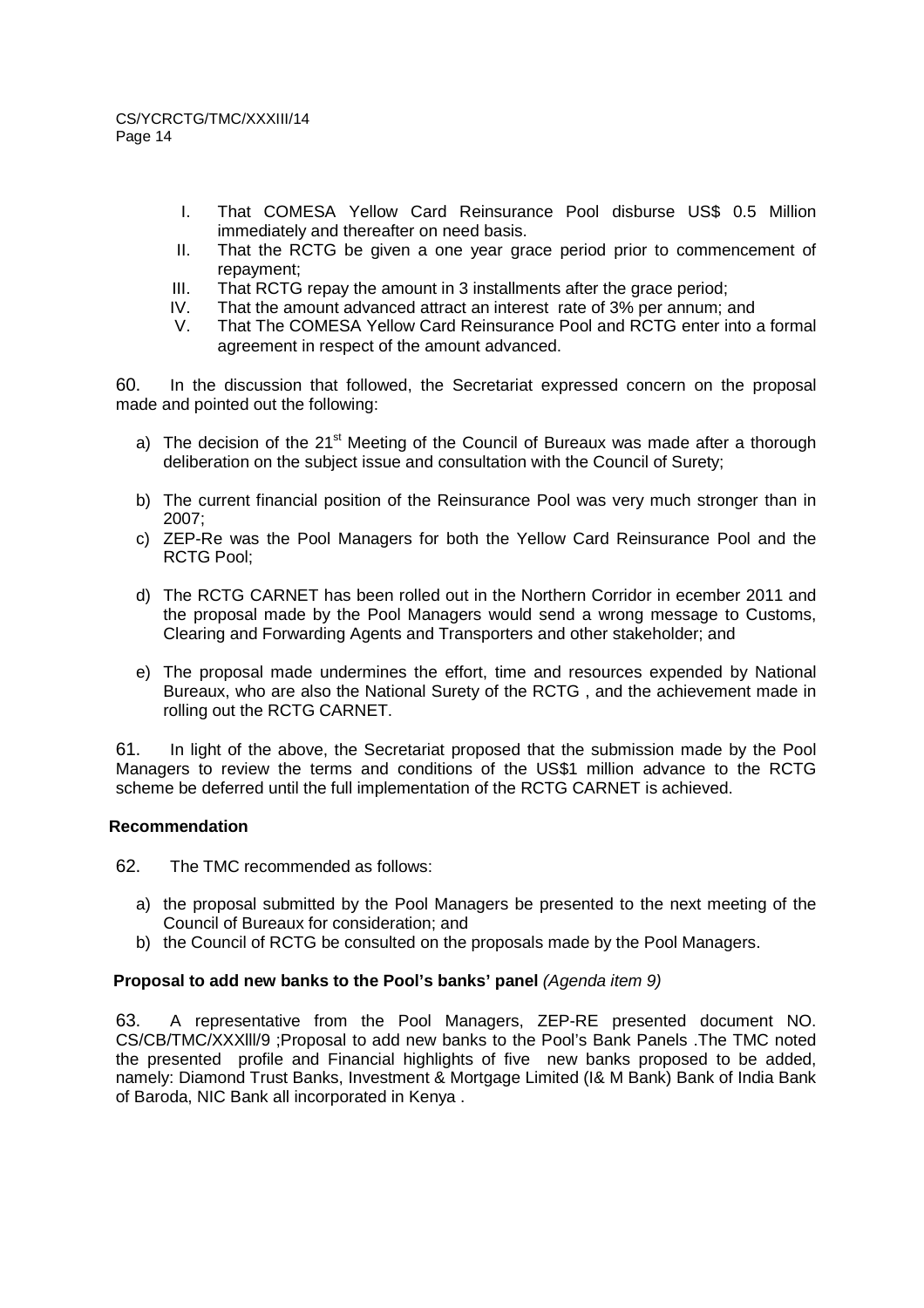# **Recommendations**

- 64. The TMC noted the proposal and recommended as follows:
	- a) Deposit investment account be open with the five new banks; and
	- b) The maximum limit of investment per bank should be 20% of the total investment of the Pool.

# **Progress report on the DR Congo, Uvira / Sange Claim** (Agenda item 10)

65. The representative from the National Bureau of Kenya, Kenya Reinsurance Corporation being the issuing bureau presented the progress made on the Uvira / Sange claim. In doing so he narrated the historical background of the issue and action taken in line with the decision of the  $25<sup>th</sup>$  Meeting of the Council Bureaux. He however stated the outcome of the tribunal of 18<sup>th</sup> August 2012 was being awaited.

66. In the discussion that ensued, the delegates from National Bureau of DRC gave a detailed account of the measures taken by the National Bureau since the happening of the incident on  $2^{nd}$  July 2010. The National Bureau representative expressed concerns and July 2010. The National Bureau representative expressed concerns and dissatisfaction on the delays in settling the claim despite that the National Bureau had provided all the requested documentation to the Pool.

67. The TMC having noted that there was no progress made particularly on the recommendation that the National Bureau of Kenya and the Pool Managers to make all efforts to resolve the case at the earliest possible time through an out of court negotiations with a view to minimize claim costs, made the following recommendation:

#### **Recommendation**

68. The National Bureau of Kenya jointly with the Pool managers , in line with the mandate given and sentiment expressed by the  $25<sup>th</sup>$  Meeting of the Council of Bureaux and without prejudicing the le<sup>ga</sup>l case in court , should start the out of court negotiations and report the progress made to the next meeting of the Council of Bureaux .

#### **Progress report on the measures put in place by the National Bureau of Tanzania to address the issues of Yellow Card forgery (**Agenda item 11)

69. The representative from the National Bureau of Tanzania presented document NO. CS/CB/TMC/XXXIII/9: Progress report on the measures put in place by the National Bureau of Tanzania to address the issues of Yellow Card forgery. The representative informed the TMC meeting that it had put in place the following measures to address the issues of Yellow Card forgery in Tanzania:

- a) Through the Association of Tanzania Insurers (ATI), the National Bureau of Tanzania formed a committee chaired by Mr. Manfred Sibande, the CEO of NIKO Insurance (T) Ltd;
- b) The Committee has prepared an advert that would be placed in the print media starting second week of August, 2012 and would avail the same advert to the Secretariat for comments; and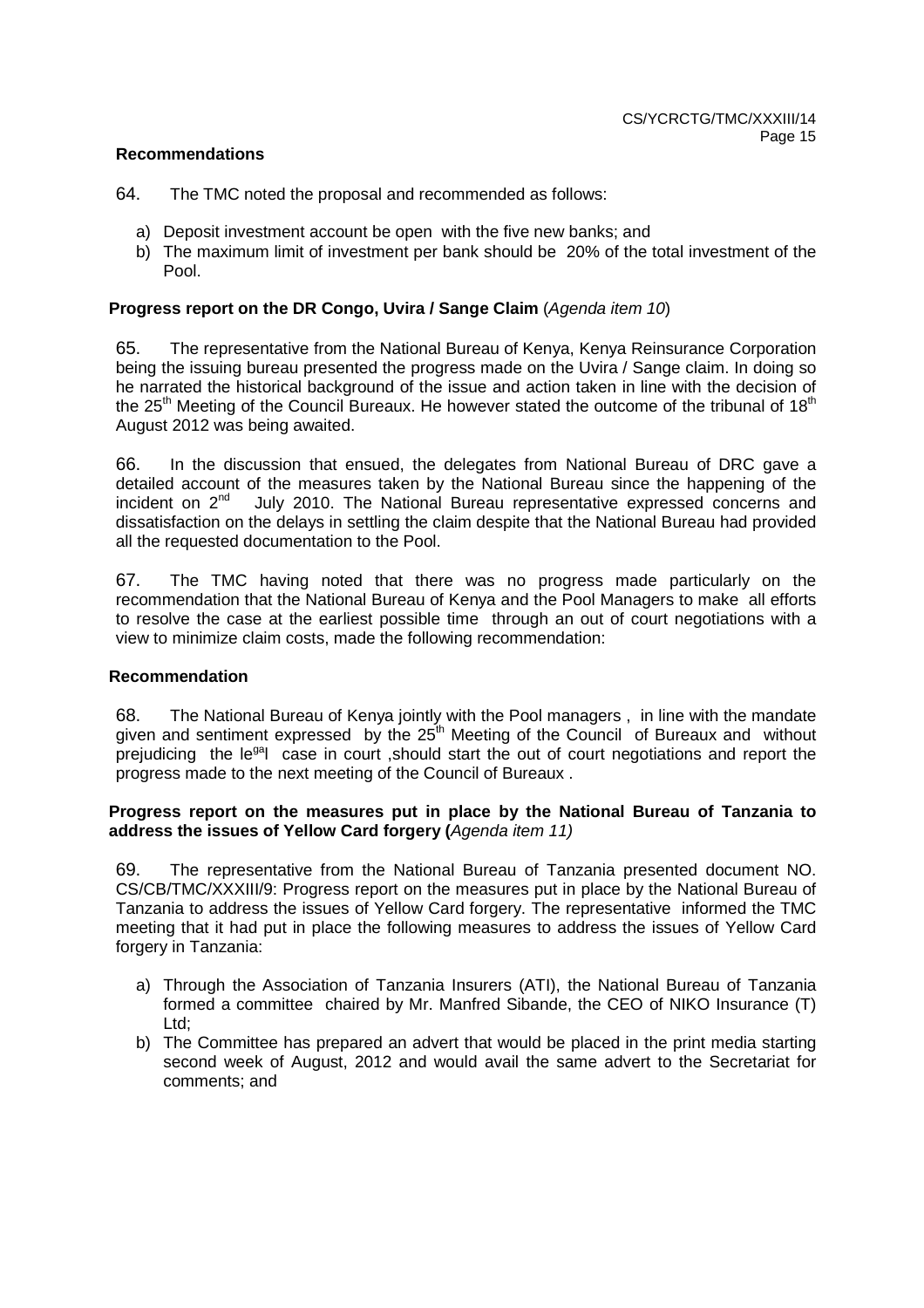- c) Conducted surprise checks at the following busy border posts;
	- i. Namanga border; and
	- ii. Tunduma border.

70. The TMC meeting was further informed that upon embarking on the above mentioned measures, the teams managed to apprehend four suspects and the suspect would be appearing in court for mention on 23<sup>rd</sup> August, 2012. The TMC was further informed that the National Bureau of Tanzania has planned to carry out some measures which include among others the following:

- a) Intensify on surprise checks in all the border posts namely Sirari, Tunduma , Kasumula , Horohoro , Mtukula , Rusumo and Ngara ;
- b) Run advertisements on TV and Radios warning perpetuators of stain action; and
- c) Continue engaging the Transporters Association, Traffic Police and the ATI in the fight against Yellow Card forgery.

# **Recommendations**

71. The meeting noted with appreciation the progress made and encouraged the National Bureau to continue its efforts and implement the planned activities and address the issue of printing and circulation of forged Yellow cards from Tanzania.

## **Draft Terms of Reference on the study on the issue of low third party personal injury on compulsory motor vehicle insurance policies of member states of the Yellow Card Scheme** (Agenda item 12)

72. The Secretariat presented document NO.CS/CB/TMC/XXXIII/10:Draft Terms of Reference on the study on the issue of low third party personal injury on compulsory motor vehicle insurance policies of member states of the Yellow Card Scheme. In doing so the Secretariat highlighted the background, objectives, Terms of Reference, the scope of the study, expertise required and time frame for submitting the study report.

73. The TMC was informed of the request made by the National Bureau of Djibouti on the need to take temporary measures to address the issue of low limit of liability in Ethiopia in order to address the challenge being faced by the National Bureau.

# **Recommendations**

- 74. The TMC recommended that the Terms of Reference should;
	- a) take into account issues raised during the  $33<sup>rd</sup>$  Meeting of the TMC
	- b) be circulated to all National Bureaux to give their input: and
	- c) be reviewed taking into account the views and comments of the National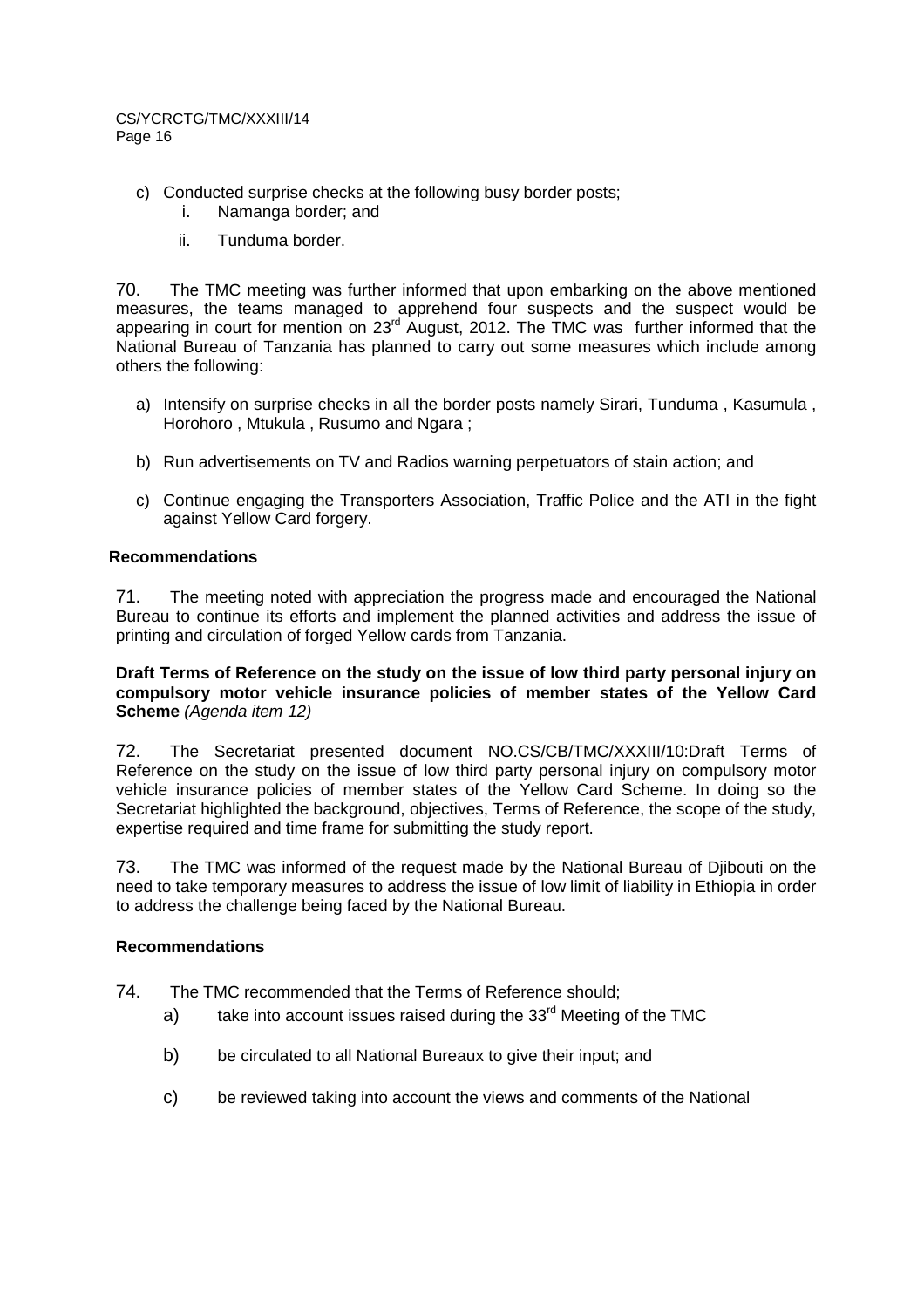75. he TMC recommended that the National Bureaux of Djibouti and Ethiopia should submit their proposed temporal measures to address the issue of low limit of liability pending the finalization of the study report for consideration by the  $26<sup>th</sup>$  meeting of the Council of Bureaux.

# **Report on the proposed security feature improvement of the Yellow Card Pads** (Agenda item 13)

76. The Secretariat presented document NO. CS/CB/TMC/XXXIII/9: Report on the proposed improvement of security features on the Yellow Card Pads. The TMC was informed that following the recommendations of the 32nd Meeting of the TMC, follow ups were made with the Printers on the suspected forged Yellow Cards submitted and proposals on improvement of security feature of the Yellow Card pads.

77. The TMC was informed that the Yellow Card pads submitted for examination to ascertain their authenticity had been found to have been forged. The TMC was further informed that the printer, Taws Security Printers submitted a proposal on the enhancement of the security features of the Yellow Card pads. **Recommendations** 

- 78. The TMC recommended as follows:
	- a) The Secretariat should further discuss with the printer on the proposed technical features and negotiate to reduce the cost of printing per book; and
	- b) The Secretariat should submit a report on the outcome of the discussion and negotiation on the cost of printing to the next meeting

# **Progress report on the review and implementation of the YC-MIS** (Agenda Item 14)

79. The Secretariat presented document NO. CS/CB/TMC/XXXIII/12: Progress report on the review and implementation of the YC-MIS. The Secretariat informed the TMC that all the issues and concerns raised by the stakeholders in the Northern Corridor countries had been incorporated in the system.

80. The TMC noted the planned activities for the rollout of the revised YC-MIS as below:

- a) Northern Corridor Countries (Kenya, Uganda, Rwanda & Burundi): September December , 2012
- b) Horn Corridor Countries ( Ethiopia, Djibouti and Sudan): February March 2013; and
- c) North South Corridor Countries (DRC, Zambia, Zimbabwe, Malawi & Tanzania): April June 2013

#### **Recommendations**

81. The TMC noted the progress made and adopted the rollout work programme and

82. The TMC further recommend that the maintenance contract for Walgate Company Limited be renewed for a further one year on the same terms and conditions.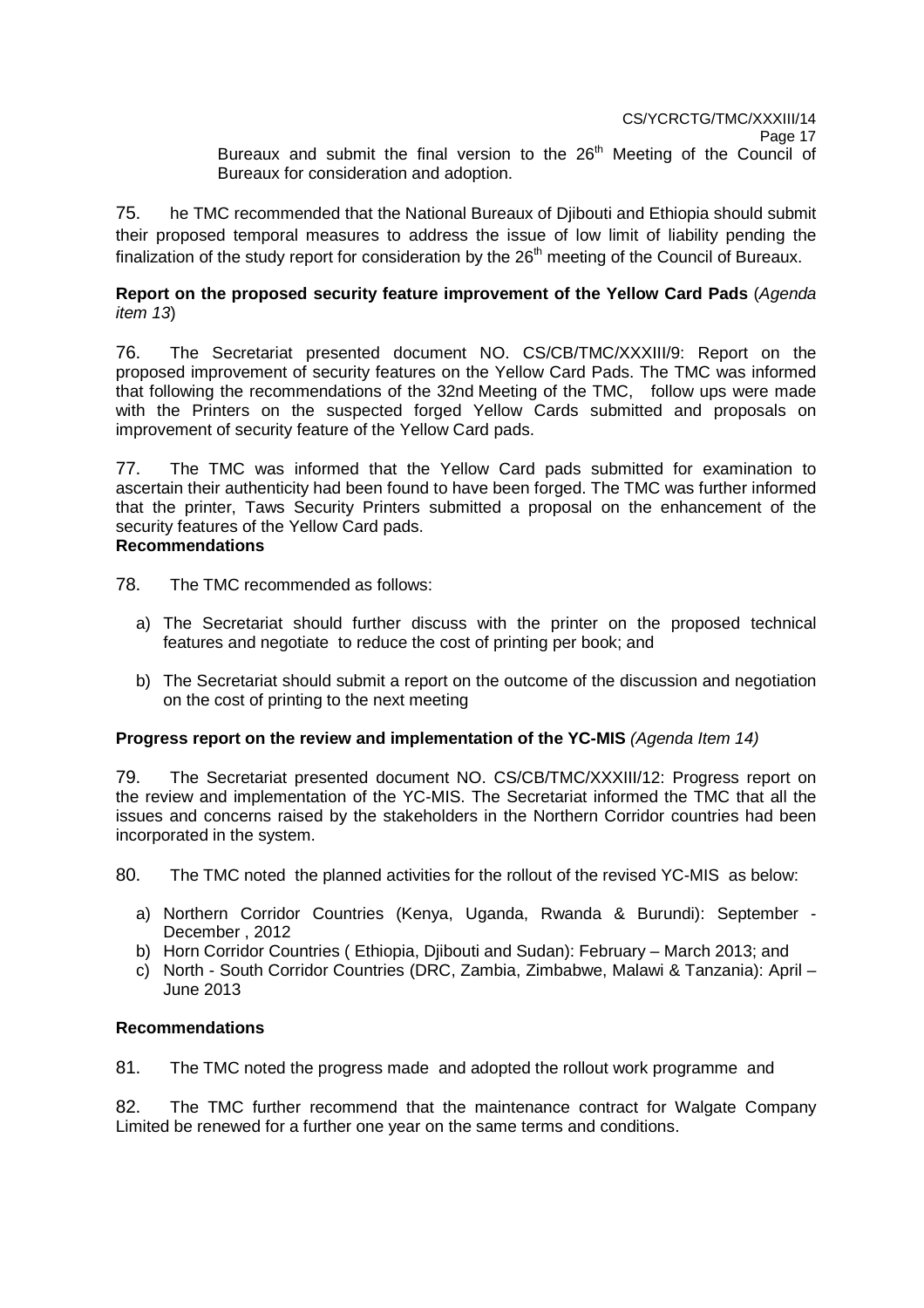## **Proposal on the engagement of an Insurance Agency, namely South Africa Automobile Association by the National Bureau of Zimbabwe to issue Yellow Cards in South Africa for motorists from Southern Africa** ( Agenda item 15)

83. A representative from the National Bureau of Zimbabwe presented document NO. CS/CB/TMC/XXXIII/13: Proposal on the engagement of an Insurance Agency, namely South Africa Automobile Association by the National Bureau of Zimbabwe to issue Yellow Cards in South Africa for motorists from Southern Africa. The National Bureau informedthe TMC meeting that the issuance of local third party insurance covers for foreign motorist coming into Zimbabwe was done by an associated Pool (MIP) who has in turn engaged South Africa Automobile Association to issue the Zimbabwe local third party insurance cover in South Africa to motorists coming into Zimbabwe and hence posing as a business opportunity considering that frontier COMESA member states were allowed to issue Yellow card to non COMESA member motorists provided they are firstly issued with a local third party minimum insurance.

84**.** In the discussion that ensued, the following were observed:

- a) The Yellow card cover to be issued by the Agent (SAA), would not apply in Zimbabwe but in all other member states that are party to the scheme;
- b) The Yellow card cover would not be issued to cover non –COMESA member states;
- c) The commission payable to the National Bureau by the Pool shall not exceed 5% the total premium for the risk;
- d) The National Bureau of Zimbabwe shall be responsible for all claims handing and administrative matters on the Yellow card issued by the Agent, namely : South Africa Automobile Association ( SAA); and
- e) The National Bureau of Zimbabwe shall ensure that the Agent (SAA) adheres to the Yellow Card instruments and operations manual.

#### **Recommendation**

85. The Secretariats should in consultation with the National Bureau of Zimbabwe present a report on the proposed arrangement to the 26<sup>th</sup> Meeting of the Council of Bureaux for consideration and approval.

#### **Date and Venue of the next meeting (**Agenda Item 16)

83. The Secretariat shall advise the date and venue of the next meeting after consulting member National Bureaux.

#### **Any Other Business** (Agenda item 17)

84. The TMC was informed that the National Bureau of Zimbabwe offered to host the  $26<sup>th</sup>$ Meeting of the Council of Bureaux in October 2012 in Zimbabwe, Harare. The exact date and venue of the meeting will be communicated to the National Bureaux in due course.

85. The TMC accepted the offer with appreciation and thanked the National Bureau for its commitment to the Yellow Card scheme.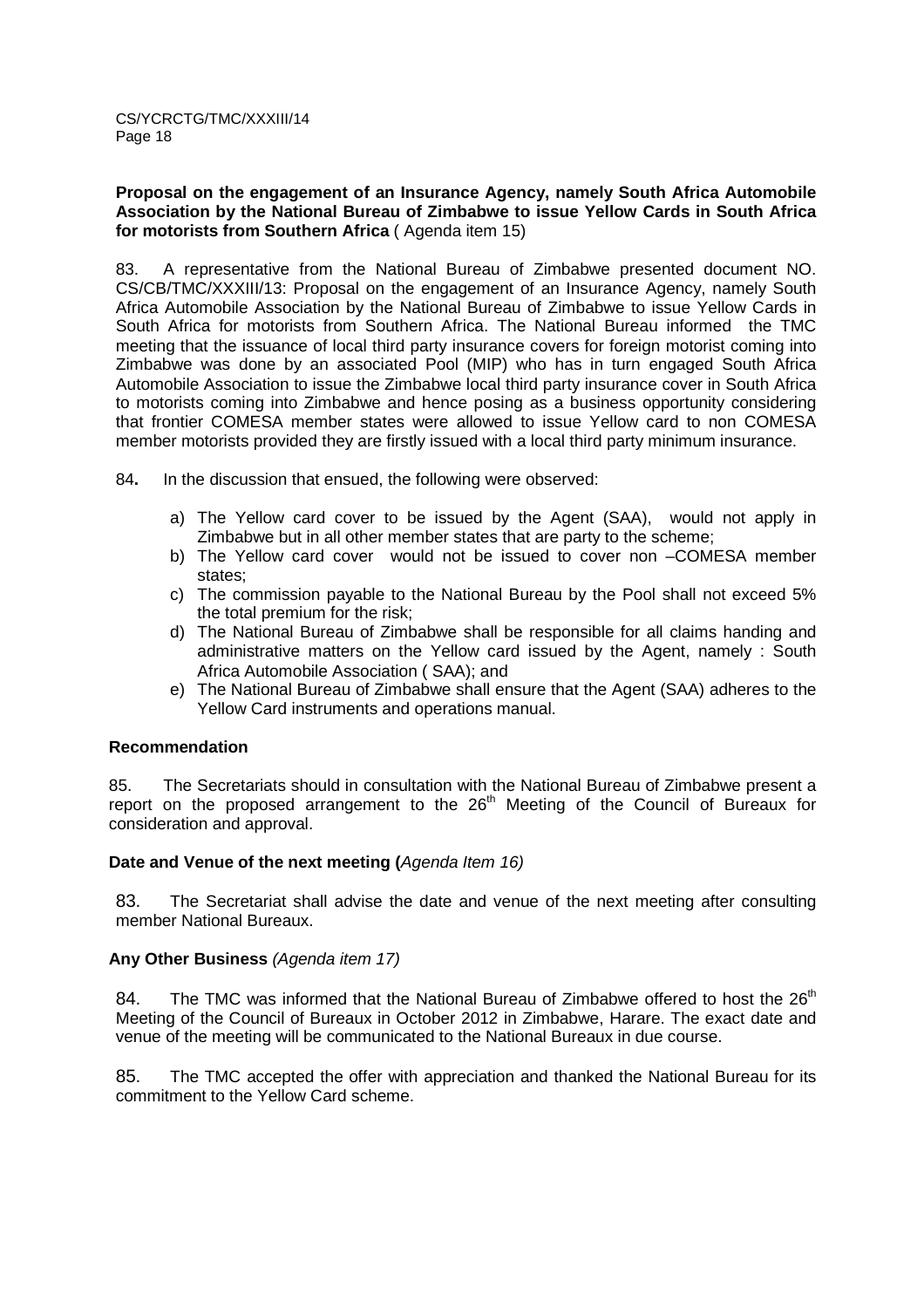# Adoption of the report and closure of the meeting (Agenda item 18)

86. The meeting considered the draft report paragraph by paragraph and adopted the report after making some amendments.

87. At the close of the meeting, the delegate from the National Bureau of Zimbabwe, Mr. Patrick Munyaradzi Kusikwenya, Chief Executive Officer for Santuary Insurance Company thanked the Government of Democratic Republic of Congo and the people of Congo for the warm hospitality extended to the delegates during their stay in Congo and also thanked the National Bureau of Congo, SONAS for hosting the meeting and for the excellent facilities offered to the meeting. Mr. Musikwenya commended the Chairperson in the manner he guided the meeting deliberations, he further thanked the COMESA Secretariat for the good organization of the meeting, the delegates for having found time to attend the meeting and for their valuable contributions made during the deliberations of the meeting.

88. In closing the meeting, the Chairperson thanked all the delegates for their valuable contributions and wished them a safe journey to their respective Countries.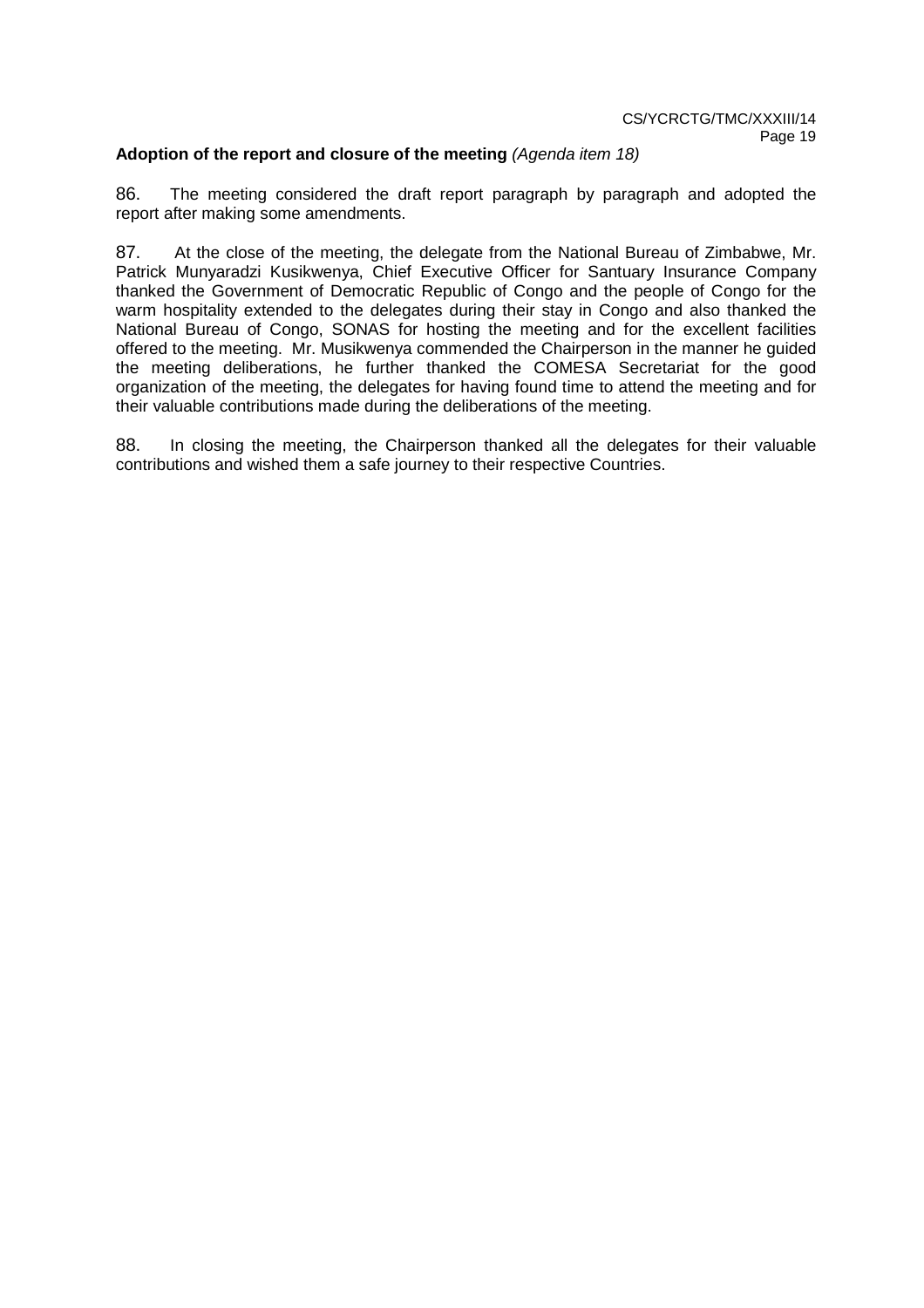**ANNEX I** 

# **LIST OF PARTICIPANTS LISTE DE PARTICIPANTS**

#### **DEMOCRATIC REPUBLIC OF CONGO/REPUBLIQUE DEMOCRATIQUE DU CONGO**

Mr Nsiensi Mayalaa, Directeur Principal des Réassurances, Président Bureau National, Tél : +243 999929770, E-mail : mayalafreddy2007@yahoo.fr

Mr Bushiri Ramazani, Directeur de la Région Sud-Est/SONAS, Société Nationale d'Assurances, Tél 00243999932272, Email : bushirir@yahoo.fr.

M. Bola Ndjoli Freddy, Conseiller Juridique, Société Nationale d'Assurances (SONAS), Tel: 243991722642, Email: freddy\_bola91@yahoo.fr

M. Nkieri Malembe Aimé, Directeur Chef d'Agence, Société Nationale d'Assurances (SONAS), Av. de Equateur no. 235, Kinshasa Gombe, Tel: 243 999941159/243 812936274, Email: aimenkieri@yahoo.fr, mnkieri@yahoo.fr

M. Kapepula Kamwena, Directeur, Société Nationale d'Assurances (SONAS), BP Tel: 243 999941165/243 816832143 Email: Kapepulah@yahoo.fr

Mr Kikwaya Kambale, Directeur et Chef d'Agence/Sonas, Société Nationale d'Assurances, BP 10 BENI, Tél : +243 99829241, E-mail : kikwayapi@yahoo.fr

Mr Bonyeme Ekofo Lucien, Directeur SONAS Kasumbalesa, Tél : +243 999928090, E-mail : lucbonyeme@yahoo.fr

Mr Jean-Paul Ntirata, Chef d'Agence, SONAS, BP 421 Bukavu, Tél : +243 995416726, E-mail : jpntirata@yahoo.fr

Mr Charles Cishugi Fulegera, Sous-Chef de Services, Société Nationale d'Assurances (SONAS), Tél :+243 999450450460, E-mail : ccishugi@gmail.com

Mr Justin Mosala Eloko, SONAS, Tél : +243 998507106, E-mail : justinmasalaeloko@yahoo.fr

Mme Kalenga Muteba Gina Grace, Assistante Cabinet du Ministre Minaffectif, Tél : +243 815140345, E-mail : kalengamut@yahoo.fr

Mr Nkoy Baumbu Joseph, Secrétaire Général à la Coopération Régionale Affaires Etrangères, BP 10670 Kin 1, Tél : +243 999928706, E-mail : nkoybaumbu1@yahoo.fr

Mr Manjolo Guillaume, Conseiller au Minaffect, Tél : +243 812129975, E-mail : manjologuillaume@yahoo.fr

Mr Muamba Tshibangu Jean Sébastien, Conseiller du Ministre Affaires Etrangères, Tél : +243 998587598, E-mail : muambatshib@yahoo.fr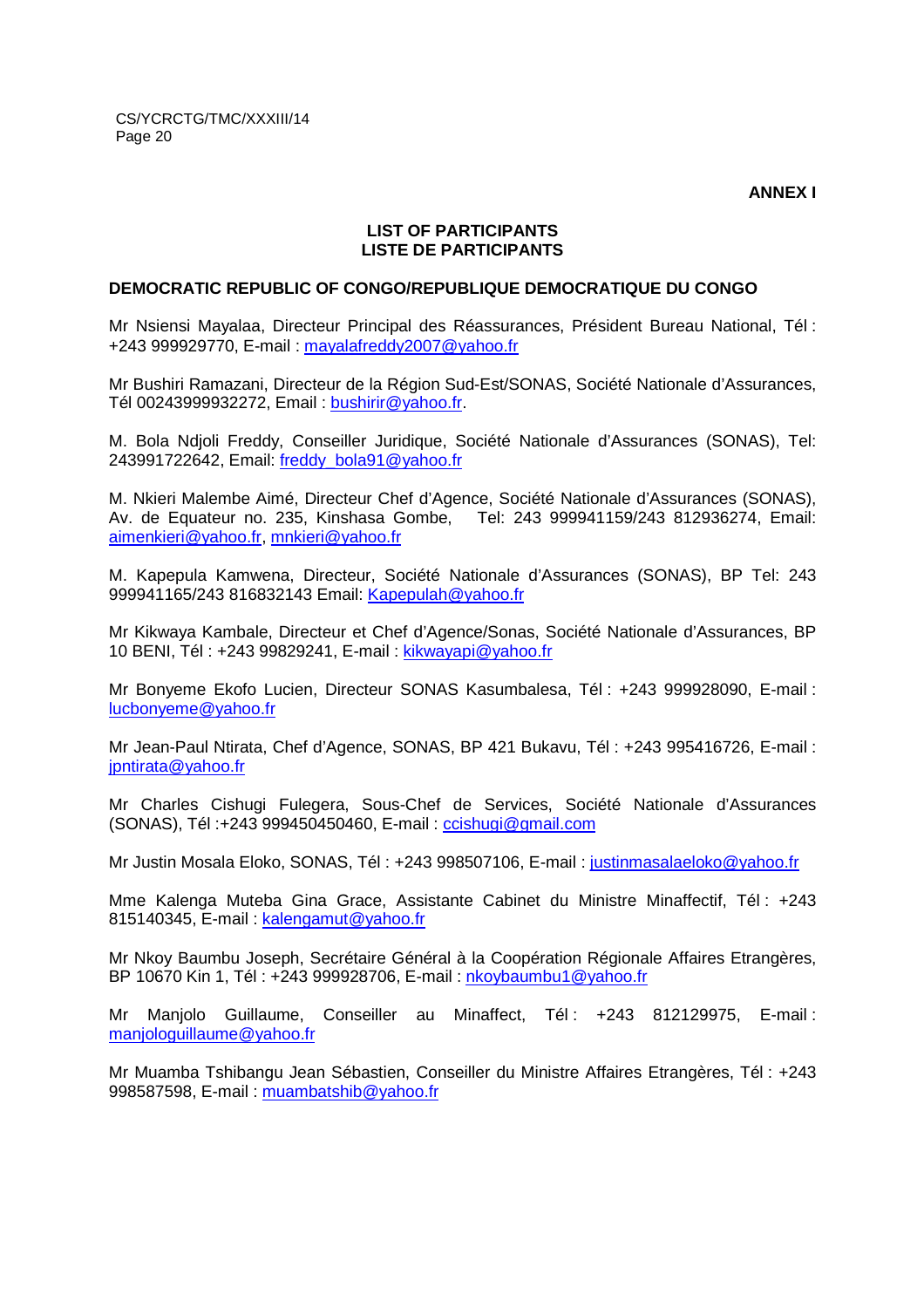## **DEMOCRATIC REPUBLIC OF CONGO/REPUBLIQUE DEMOCRATIQUE DU CONGO (Cont'd)**

Mr Kamango Abeli Joseph, Chef de Bureau en Charge du COMESA & SADC, BP 10670, Kin 1, Tél : +243 815309301, E-mail : joseph.kamango@yahoo.fr

Mr Malika Bokoki, Chef de Division/SONAS/Réassurances, Tél : +243 999162888, +243 897288680, E-mail : bobomalika@yahoo.fr

Mr Musulumbila Zima André, Chef d'Agence SONAS/Goma, Société Nationale d'Assurances, Tél : +243 997556917, E-mail : amusul\_zima@yahoo.fr

Mr Kashindi Batachoka Omar, Chef D'agence SONAS/Uvira Société Nationale d'Assurances (SONAS), Tél : +243 999936749/243 859415525

Mr Walubila Ilongo Rodin, Chef d'Agence ARU, Tél : +243 998611077/243 810078300, E-mail : rodinwal@yahoo.fr

Mr Bobwa Boimbo Jean Pierre Directeur de Région Nord Ouest/SONAS, Société Nationale d'Assurances (SONAS), Tél : +243 819022940, E-mail : jpbobwa2000@yahoo.fr

Mr Angobongi-Gongwa Guy, Chef d'Agence SONAS/Kisangani, Société Nationale d'Assurances (SONAS), Tél : +243 997619917, E-mail : angbongigy@yahoo.fr

Mr Bushiri Musanda, Chef d'Agence, SONAS/Butembo, Société Nationale d'Assurances (SONAS), Tél : +243 998528837/243 855179852, E-mail : yassinbashir23@yahoo.fr

Mr Emmanuel Nyangolo Mukambilwa, Fondé de Pouvoir Responsable en Charge du Pool COMESA SONAS, Tél : +243 816566585/243 89823697, E-mail : emmukambilwa@yahoo.fr

Mr Ngwangu Mosolino, Sous Directeur SONAS, Société Nationale d'Assurances, BP 3443 Kinshasa/Gombe, Tél : +243 998401686/243 814680964, E-mail : jeanmosolino@yahoo.fr

Mr Mosilonge Monola Thrionet, Chef d'Agence SONAS, Société Nationale d'Assurances (SONAS), Tél : +243 810078297, E-mail : mosilongetrionet@yahoo.fr

Mr Pigvet Lacroix Remi, Consultant, Tél : +243 899396521

#### **ETHIOPIA**

Mr Debebe Tamene, Director, Motor Insurance & Cross Border Relations Directorate, Ethiopian Insurance Corporation, PO Box 2545, Addis Ababa, Ethiopia; Tel: 251 922083740/ 251 115153396, Fax: 251 115517555; E-mail:comesaycard@ethionet.et/ debebetamene@yahoo.com.

#### **KENYA**

Mr Linus Onditi Kowiti, Assistant Manager (Local Business Unit) Kenya Reinsurance Corporation, P O Box 30271 – 00100 Nairobi, Tel : +254 2 2240188, E-mail : kowiti@kenyare.co.ke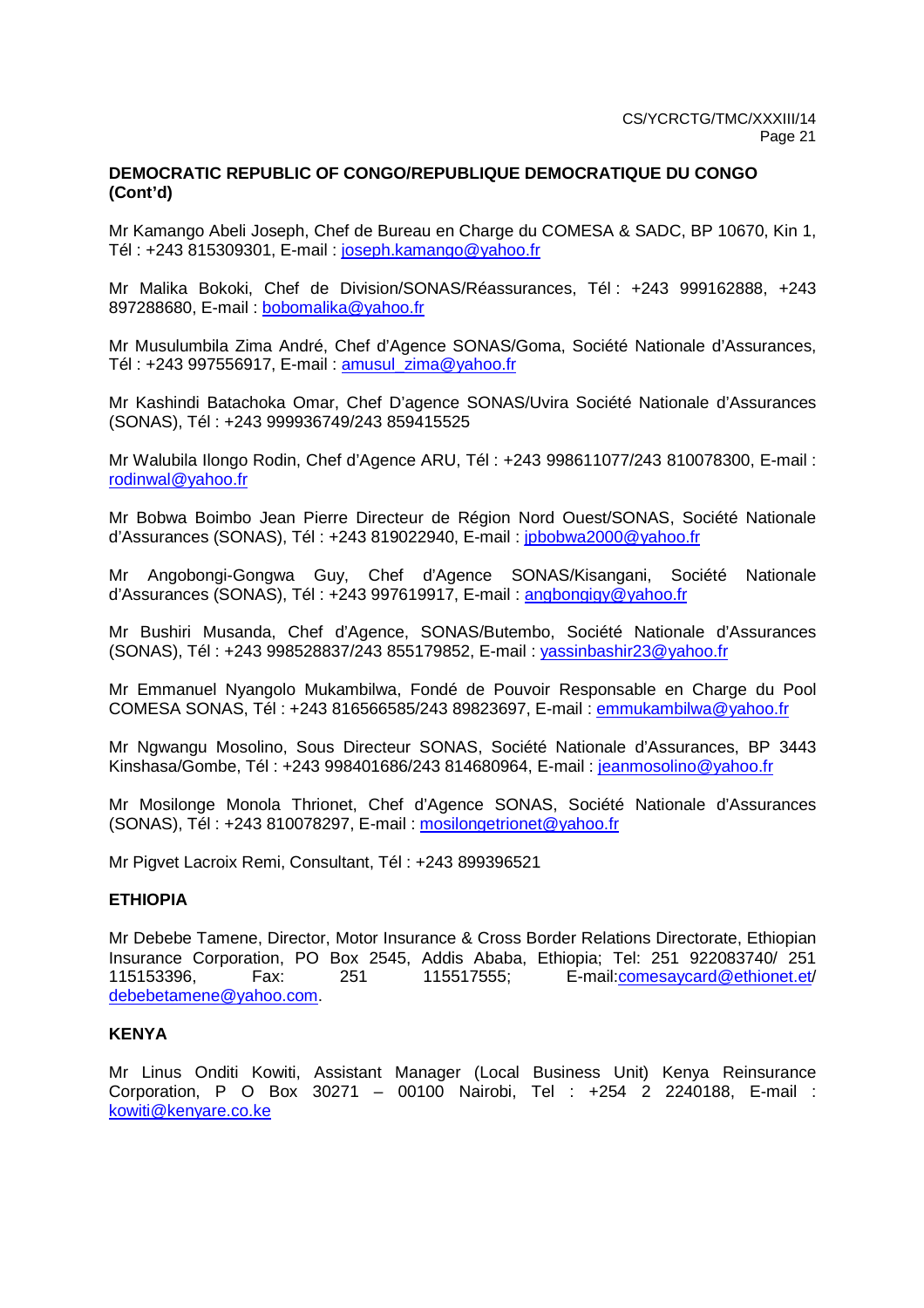#### **RWANDA**

Mr Eliphaz Gasasira, Motor Underwriting Manager, Société Nouvelle d'Assurances du Rwanda (SONARWA), BP 1035, Kigali, Tel; 250788571571, 0722771571, 250 592187/572101-03, Fax: 250 0252 572052, Email: sonarwa@rwanda1.com; gaseliphaz1@yahoo.com

#### **TANZANIA**

Mrs Immaculate Jerome Morro, National Insurance Corporation of (T), P.O.BOX: 9264, DARES SALAAM, Tél: + 255 784-405511, Fax: +255222113403, Email: immaculate.morro@nictanzania.co.tz, comesa.ycard@nictanzania.co.tz

#### **ZAMBIA**

Bernard C Kasanda, Motor, Marine & Aviation manager, ZSIC General Insurance Limited, P.O. BOX 30894, premium Independence Avenue, Lusaka, Direct: +260 211 224856, Cell +260 974 353323/ 0967 984303/ 0950 939433, Fax:+260 211 222263, E-mail : bkasanda@zsicgi.co.zm

#### **OBSERVERS/OBSERVATEURS**

#### **ZIMBABWE**

Mr Sam Samu Insurance Council of Zimbabwe, Fax : +263 2933655, Tel : +263 2933655/6, Email : samu@icz.co.zw

Mr Patrick M. Kudikwenya, Sanctuary Insurance Co, P O Box BE 44 Belvedere, Harare, Tel: +263 712435710, E-mail : Patrick@sanctuary.co.za

#### **COMESA INSTITUTION PTA REINSURANCE CO (ZEP-RE)**

Mr Sammy R Silamoi, Chief Accountant, ZEP-RE (PTA Reinsurance Company), Longonot Road, Upper Hill, P O BOX 42769-00100, Nairobi, KENYA, Tel: (254) 20-4973000, Fax: (254) 20-2738444, E-Mail: silamoi@zep-re.com.

#### **INTERPRETERS/INTERPRETES**

Mr Alain Muke, Intrprète de conferences/Traducteur, Kinshasa, Tél : +243 99911184,/+243 811703755, E-mail: alainmuke@yahoo.fr

Mr Billy Diabasenga, Interprète de Conférences Expert Traducteur Juré, Tél : +243 818151745/+243 813820113, E-mail : billydk67@yahoo.fr

Mr Kebba Jarju, Interprète de Conférences, Tél : +243 811614843, E-mail : kebbaj@yahoo.fr

#### **COMESA SECRETARIAT/SECRETARIAT DU COMESA**